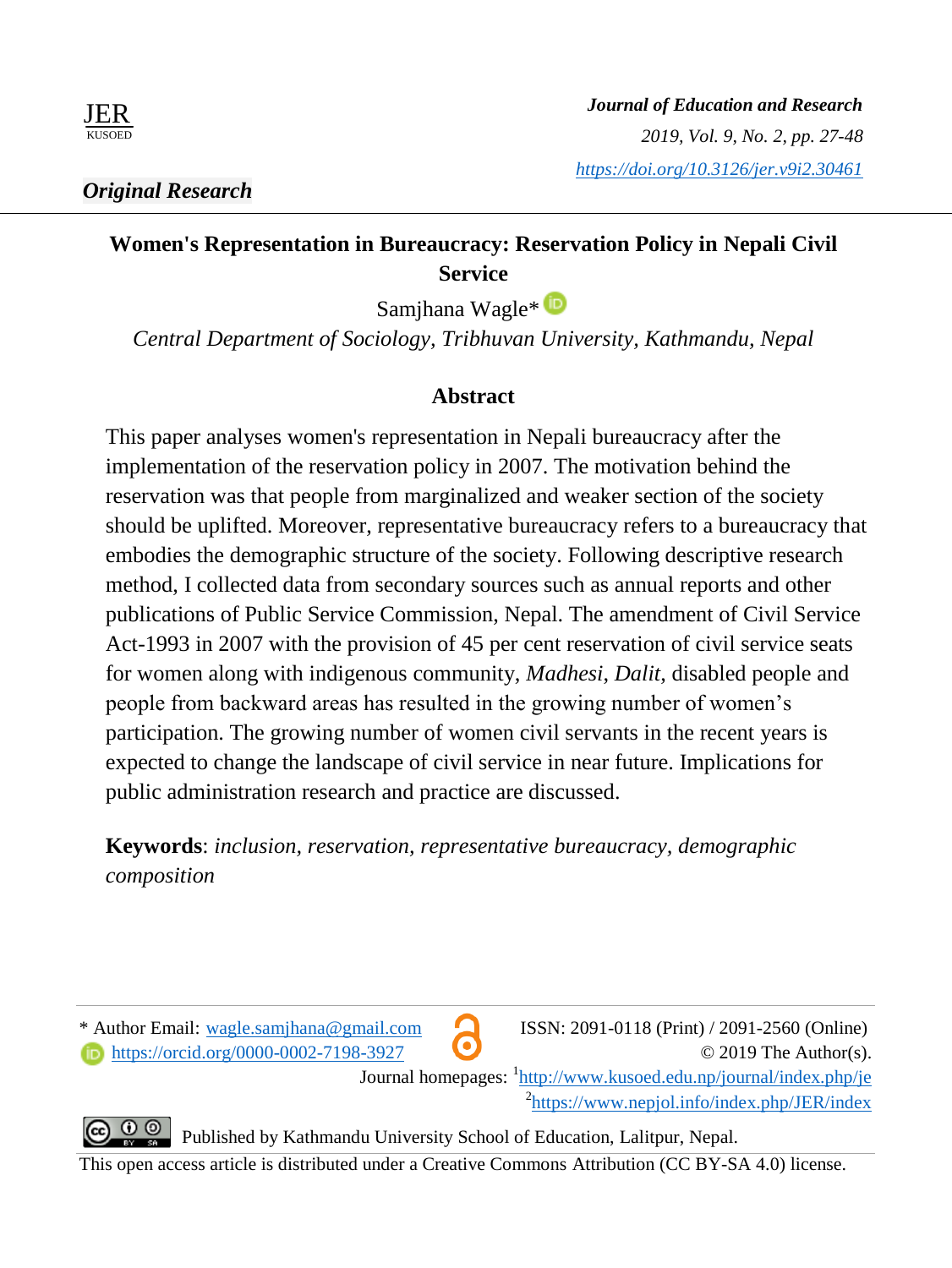#### **Introduction**

This article is about women's representation in Nepali bureaucracy. It aims to make a contribution to the study of inclusion by analysing the implementation of reservation policy in the bureaucracy of Nepal. Nepali bureaucracy is represented by its civil service employees who work towards implementing the public service delivery policy of the state (Shrestha & Paudel, 2019). The civil service is an institutional mechanism to support the government in executing its tasks and realising the goals of the country that have been defined under the Directive Principles and Policies of the State in the Constitution of Nepal. The role of civil service is to deliver the services to the people in a speedy, efficient and effective manner. In the changing contexts, the roles and priorities of the government and its civil service alike have been changing. To this end, various efforts have been initiated on behalf the government towards changing its traditional role from the concept of "feeding people" to "enabling the people". With the changing socio-political change in Nepal, several agenda including inclusion (and exclusion) of different groups have been witnessed across social institutions (Dhakal, 2019). Accordingly, during the past several decades, efforts have been made to improve both structures and governance. Inclusive bureaucracy is one of the new concepts of such efforts.

Representative bureaucracy is a key idea in public administration which characterises a civil service mechanism that embodies the demographic configuration of the society (Jamil, 2019). Nepal government aims to make the bureaucracy more representative and inclusive. It is assumed that the inclusiveness in bureaucracy increases the performance in service delivery. In this background the reservation policy was introduced. Although the concept of inclusion is new and there is no consensus on the nature of this construct or its theoretical underpinnings, it has garnered increased attention in recent years.

Nepal is a country of diversity in several aspects such as gender, caste, culture, language, religion and geography binding. There are 125 caste and ethnicity, 92 language spoken and followers of 10 religions (Central Bureau of Statistics, 2014). Reservation is one of the tools of inclusive policy which is mainly focused on increasing representation through the employment of diverse and marginalized people in government. Therefore, inclusive public service is represented by the demographic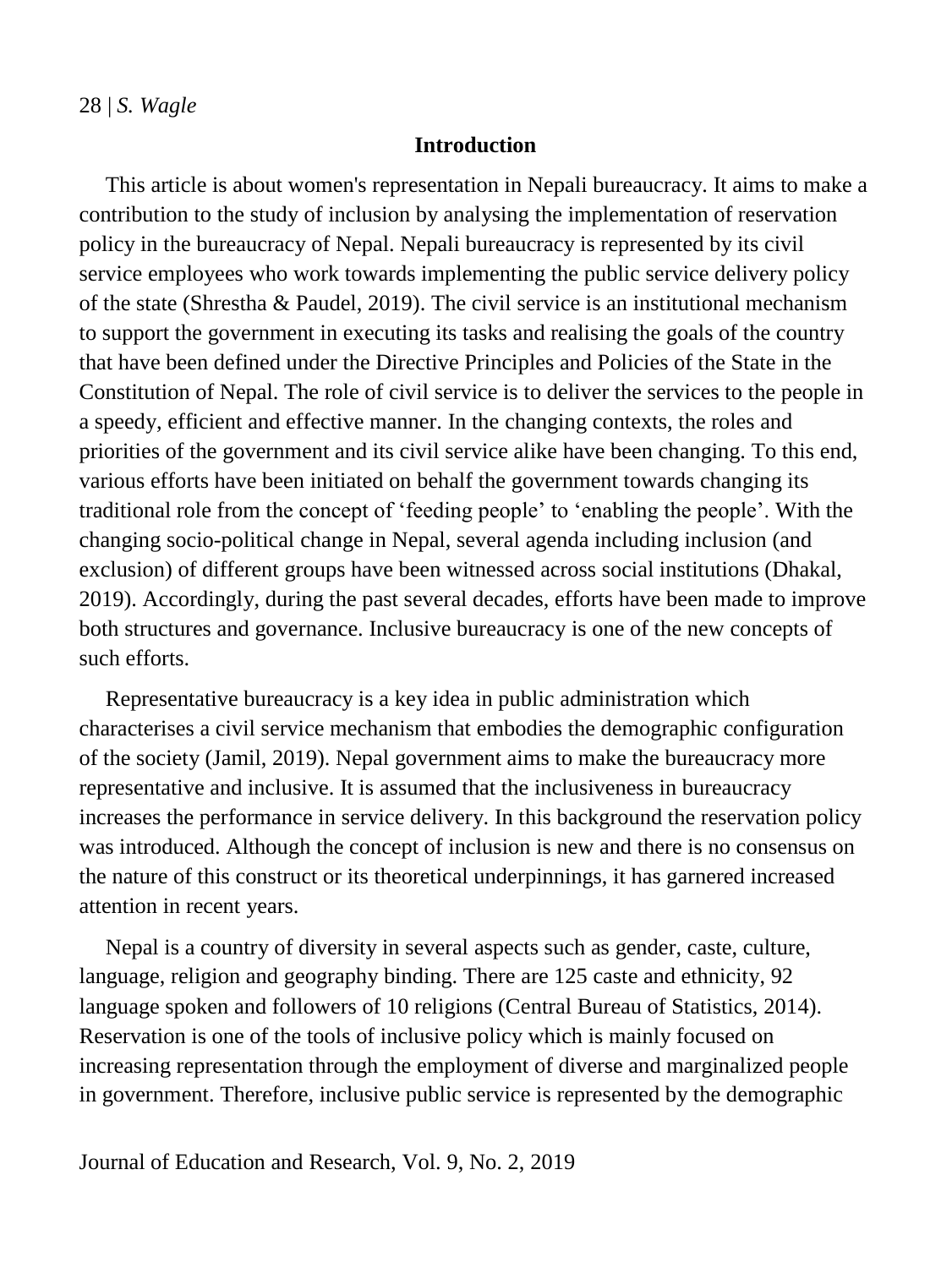## *Woman's Representation in Bureaucracy* | 29

composition of the populace it renders it service to (Gidengil & Vengroff, 1997). Women and marginalized social groups have long been underrepresented in Nepal public sphere and therefore voices for the inclusion of those groups in public institutions, including politics and bureaucracy, have been strongly raised in recent decades, especially by women, *aadibashi janajati, madhesi, dalits* and other marginalized communities. As a corollary, some provisions for the inclusion of those groups have been partly addressed including in the constitution or other legal documents. Recently, the agenda of inclusion has gained currency in politics, public discourse, development practitioners, and the academicians alike (Dhakal, 2019; Gurung, 2019), which responds to intersectional exclusion (Hasan, 2009). This development has led to greater emphasis on inclusion.

Inclusion is the agenda where exclusion exists. As Luhmann (2005) opines, "It only makes sense to speak of inclusion if there is exclusion" (p. 237). A comprehensive review of the relatable literature (including Kabir, 2013; Pierson, 2010; Sheppard, 2006) shows that the concept of exclusion is not adequately supported by social theory and it is often synonymously used for poverty and marginalization. While many scholars define inclusion differently, I find World Bank"s (2003) definition mostly acknowledged, which defines social inclusion as "the removal of institutional barriers and the enhancement of incentives to increase that explains the meaning and to the development opportunities" (p. 256).

As the literature shows that existence of social exclusion is a problem, inclusion is a solution. With this understanding, the policy of reservation is introduced. It is argued that positive discrimination is essential for creating equal grounds for the marginalized and disadvantaged groups (Tan, 2016). The Interim Constitution of Nepal 2007 had included several gender-friendly provisions and inclusive principles, not least the fundamental right of the citizen to social justice. Article 21 has stated that women, *dalits, adibasi janajatis*, the *madheshi* community, downtrodden classes, poor farmers, and workers, who have lagged behind, from the economic, social or educational viewpoints, shall have the right to participate in the state structure based on the principle of proportionate representation.

Then, in August 2007, the second amendment to the 1993 Civil Service Act provided for reserving 45 per cent of all vacancies to be fulfilled by way of open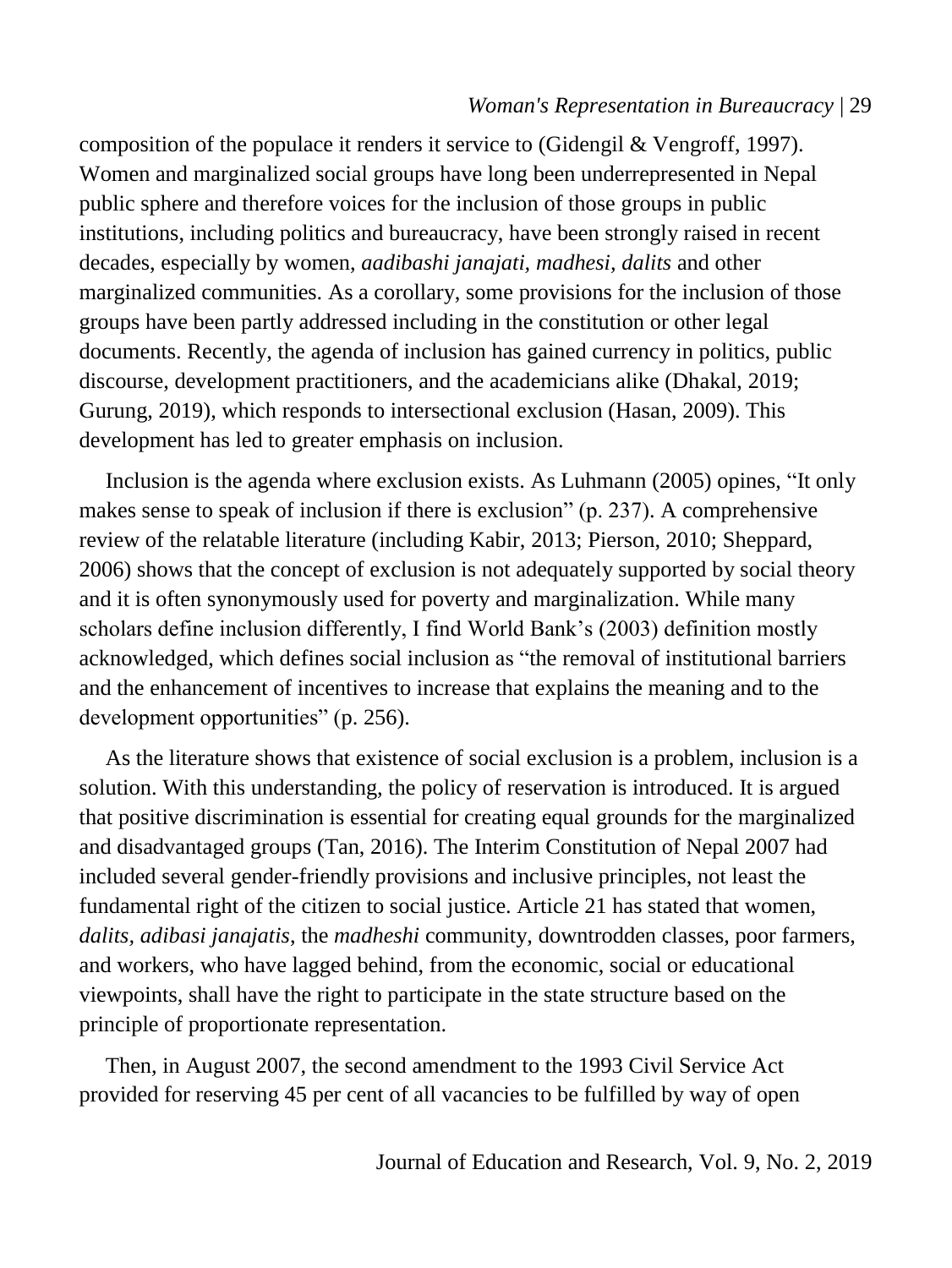competition and, assuming the vacancies thus reserved to be 100 per cent, fulfilling the same by way of separately-held competitions from among each of the six specified categories of candidates: Women (33 per cent), *adibasi janajati* (27 per cent), *madheshi* (22 per cent), *dalit* (9 per cent), persons with disability (5 per cent) and those from the backward areas (4 per cent). The motivation behind the reservation was that those who are marginalized should be uplifted by creating various opportunities by the nation. Therefore, policies such as inclusion and reservation are for mainstreaming them.

Reservation practice has resulted in the growing number of women"s participation. In 2018, the total number of civil servants was 89039, out of which, 21124 were women, which represents nearly 24 per cent. It was only 20 per cent in 2016 and only nine per cent in 2008 when the reservation policy was introduced. Scholars assume that organizations that respect women are more likely to foster an inclusive work climate (Greenan, Lanfranchi, L'Horty, Narcy, & Pierné, 2019). The growing number of women civil servants in the recent years is expected to change the landscape of civil service in near future. There are various clusters enjoying the policy of inclusiveness. But this article is focused on nation's inclusive policy on bureaucracy for women.

In Nepal, the voice of exclusion/inclusion rose louder in public debate and became the serious concerns of policy makers after the second peoples' movement in 2006. Then, the Interim Constitution of Nepal (2007) stated the term 'proportional inclusion' to address the issue of social justice, to make participation in all organs of the State structure aiming to have all state organs inclusive. On this ground, reservation policy in bureaucracy was initiated. Then the debate on positive and negative aspects of inclusion, reservation policy started. The debate on positive and negative aspects of the policy implementation is obvious. There are some voices on negative effects of the reservation policy. According to Chalam (1990) reservation affects the merit-based selection. Rao and Kelleher (2007) questioned whether reservation works for or against professional advancement. As such, there exist two perceptions in contrast: the perception that inclusion in bureaucracy makes the service delivery effective, and the scepticism on the work performance and whether it has been effective in reducing social exclusion in practice. Hasan (2009) opines that low income, low merit and low productivity are not the causes but the consequences of such exclusion. Khadka and Sunam (2018) opined that affirmative action policies have on the one hand increased women"s representation and visibility, and on the other hand, these have also created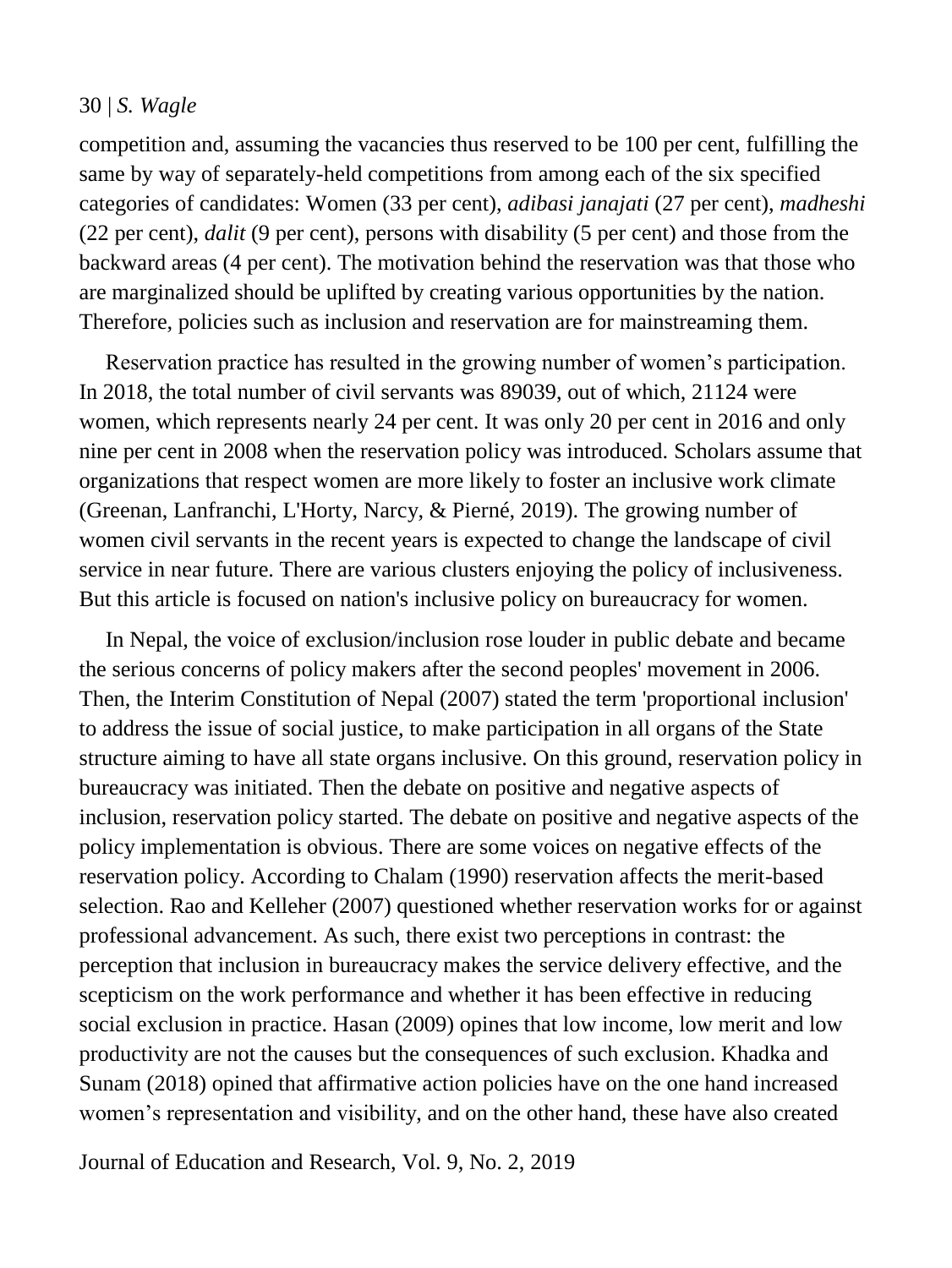opportunities for women to express their voice in their organisations leading to institutional transformation.

Some empirical literature has shown that the policy of reservation has resulted in the increment in the representation of women and other excluded groups in Nepali bureaucracy (Chaudhary, 2013; Poudel, 2016; Khadka & Sunam, 2018). But Chaudhary (2013) concluded that the policy seems to have emerged with top-down approach and thus it has become less effective for bonding, bridging and integrating the excluded groups in the society. Likewise, Poudel (2016) opined that the legal opportunity allocated for inclusion were enjoyed by certain elite families in the name of disadvantaged groups. Dhakal (2013) concluded that women reservation policy has been able to attract them towards civil service as the number of female applicant seems increasing but capacity development programmes are needed to increase their competitiveness.

The implementation of reservation policy in bureaucracy in Nepal has become more than a decade and the preliminary impact of policy can be assessed. Against this background, this paper seeks to examine women representation in Nepali bureaucracy. In order to make inclusive bureaucracy, Nepal Government introduced reservation system, by provisioning the quotas for women, ethnic groups, *madhesi, dalit*, disabled, and the people belonging to backward areas. This provision has contributed to increase the participation of women and other benefitted groups in the public service. In this scenario, the paper intends to analyse and examine the increased representation of women in civil service of Nepal after the implementation of the reservation policy.

In what follows, the history of reservation policy in Nepal is discussed and arguments for or against reservations are drawn. Then the methods, including the secondary data analysis procedure, are described. The results show an increasing representation of women in Nepal"s bureaucracy; however, their representation is narrowed as much as they climb the higher positions. The implications of the findings for public administration research and practice in Nepal conclude the discussion.

## **History of Reservation Policy in Nepal**

The history of the effort to mainstream marginalized and backward community is comparatively new in Nepal. Inclusive policy in Nepal has often been a response to the demand by women and other marginalized groups for a role in national life (Paudel,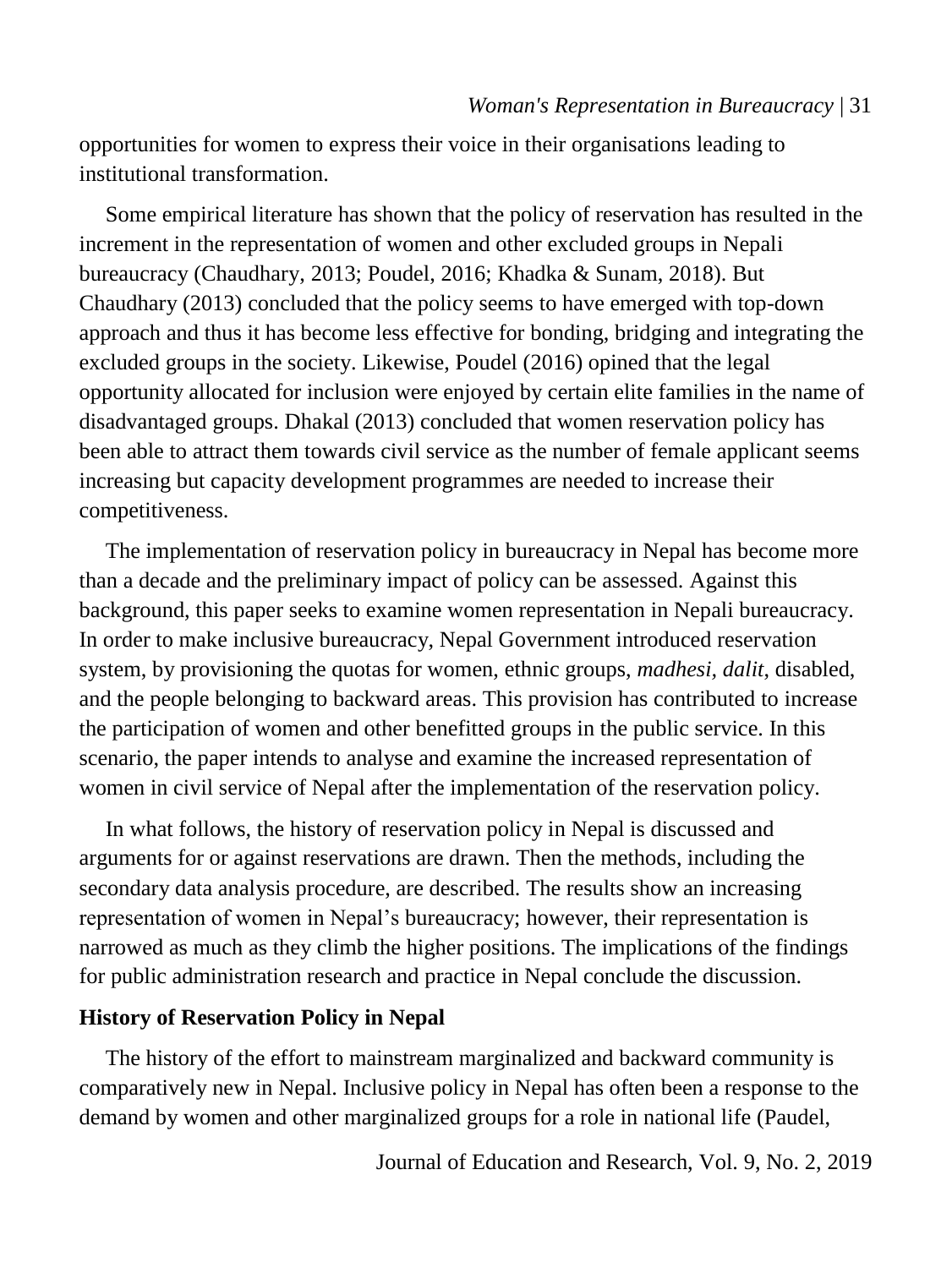2013). Started formally in 2007 focusing on the civil service, a reservation policy in Nepal has emerged as a key driver for developing an inclusive nation-state by promoting inclusion of women and members of marginalized groups in the government employment (Sunam, 2017). Reservation in Nepal is a form of affirmative action designed to improve the participation of under-represented communities demarcated largely by gender, caste, backwardness and disability. The Constitution of the Kingdom of Nepal (1990) acknowledged multiple social and cultural diversities existing in the country. The ensuing development plans made attempted to address the concerns of *adibasi janjati* and other marginalized groups by establishing a legal framework, initiating institutional development and by launching related programs. The Tenth Plan (2002-2007) has recognized social inclusion as one of strategic pillars of broader poverty reduction strategy.

The Interim Constitution of Nepal (2007) initiated the transformation process in social, political and administrative spheres. The formation of the Constituent Assembly (CA) and the second amendment to the Civil Service Act were some of the exemplary initiatives of the state aimed at ensuring inclusion in political representation and civil service. The political ground that was paved after the election of constitution assembly had tried to address the exclusion problem by mainstreaming the women and other marginalized groups in three levels of governments (local, provincial, federal). The Constitution of Nepal (2015) has stated "women shall have the right to participate in all bodies of the State on the basis of the principle of proportional inclusion and they shall have the right to obtain special opportunity in education, health, employment and social security, on the basis of positive discrimination" (Article 38-4).

Although enhancing the women participation in the civil service was the agreed policy of the Government of Nepal since its commitment in the International Women's year - 1975, and was mentioned in the development plans, the Civil Service Act and its Regulation with its 29 amendments respectively did not speak about the gender vision in the civil service system (Shakya, 2010). The civil service, which is the gateway to employment and decision-making, did not provide gender friendly environment. The impact was women's voice was non-representative, unheard and non-functional in the Nepali bureaucracy (South Asian Coordination Committee for Political Empowerment of Women, 2001). However, when the reservation policy is implemented, women's representation in Nepali bureaucracy is increased and it has mainstreamed women in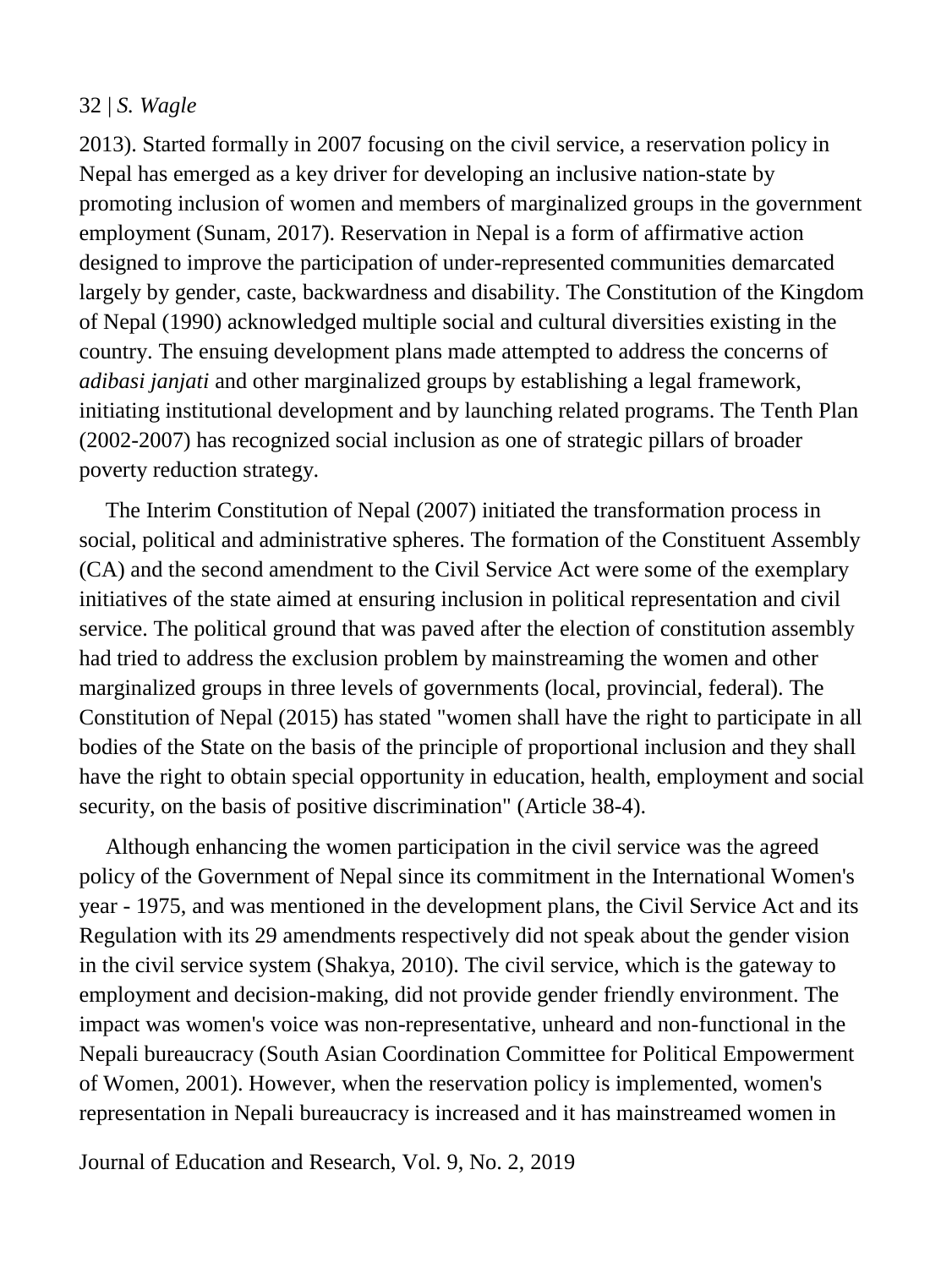### *Woman's Representation in Bureaucracy* | 33

decision making, policy making and policy implementation phases. These resulted women socially and economically empowered through participation. According to Acharya (2017), Nepali women"s participation in major political movements in the history of Nepal has made them politically, socially, and culturally aware. Their active participation helped them challenge the social, cultural, and religious practices that stigmatized Nepali women for ages.

#### **Insights From the Literature**

In the public administration literature, the debate concerning the representation of women and minorities in the public bureaucracy continues to attract significant attention. The idea of reservation for "backward classes" was first mooted in 1881 by Mahatma Jyotiba Phule, in his statement to the Hunter Commission set up by the British Government to inquire into the status of primary and secondary education in India. It is believed that Chhatrapati Shah was inspired by Jyotiba Phule while implementing his own reservation policy in 1902 (Chavan, 2019). Kingsley (1944) was attributed to contribute originally to the theory of representative bureaucracy, who observed if a workforce reflects the social composition. According to Roch and Pitts (2011), the concept of inclusion is used to "consider whether a public organization employs a bureaucracy that matches the general population or salient indicators of diversity, such as race, ethnicity, or gender" (pp. 392-393).

Social inclusion is about participation especially of the most disadvantaged people who are left out from the mainstream of development and in the governance process (Jackson, 1999). Social inclusion is the process of improving the terms for individuals and groups to take part in the society. It is also a process of improving the ability, opportunity and dignity of people, disadvantaged on the basis of their identity, to take part in society (World Bank, 2013,). In a broad sense, social inclusion means uniting the national and global society consisting of multicultural groups based on the principle of both autonomy and mutual cooperation (Tamang, 2014). Cameron (2006) further argues that due to an inadequate understanding of what is meant by inclusion, the attention has been focused on the problems and deficits of the "excluded" (Cameron, 2006).

The importance of this question is predicated in the belief that promoting representativeness in bureaucracy ensures that diverse communities in the population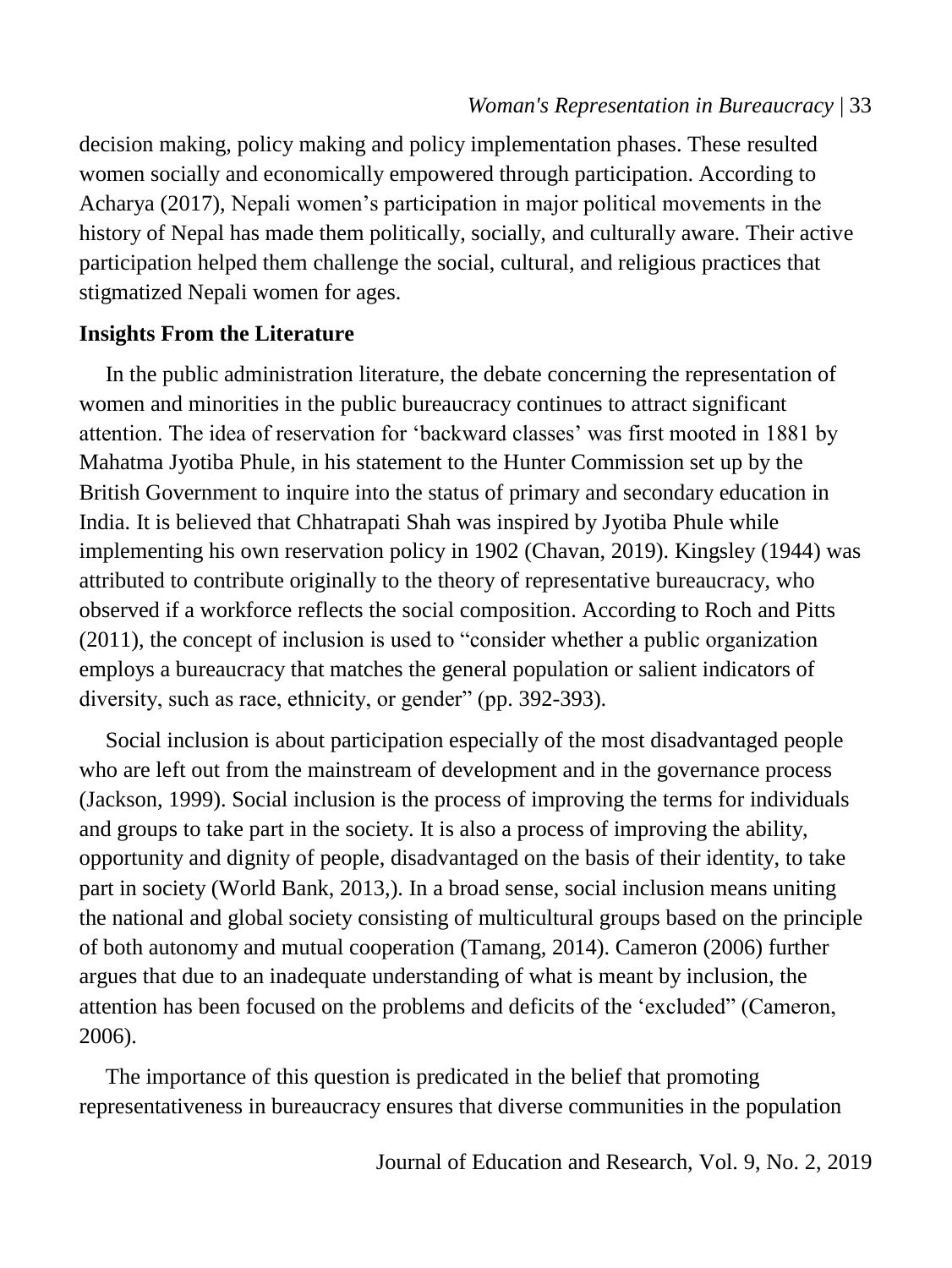are given due share in policy making processes, which in turn causes their preferences to be taken into account (Naff & Crum, 2000). According to Béland (2007), the idea of social inclusion/exclusion is a framing tool to help the experts and policy makers make sense of the social world and design policies in order to solve the social problems which are realized to be important. India has taken a number of affirmative actions including reservation policy for disadvantaged groups that include SCs, STs, OBCs and other minority groups (Hasan, 2009). She has presented the case of India that has a success story with regard to the inclusion of excluded caste groups, it has been less effective in the effort to facilitate the inclusion of minorities in public institutions, even though minorities as a whole constitute almost 19 percent of the population. After the democratic change in 1952, Indian government upon the request of the government of Nepal sent a team of experts headed by N. M. Buch to suggest reform in the country"s administrative system. The commission made a lot of recommendations but it did not suggest, unlike in their own country, reservation in civil service to make the Nepali bureaucracy inclusive (Awasthi & Adikari, 2012).

As Kranz (1976) notes that representative bureaucracy will "lead not only to more democratic decision-making but to better decisions because it would expand the number and diversity of the views brought to bear on policy making" (p. 110). According to Frazee (2003), people need both opportunities and assurances of welcome to make people socially active. She also argues that inclusion and equality are two distinct and complementary principles where equality stands for rights and inclusion for relationships. In this line, Freiler (2003) argues that social inclusion is the capacity and willingness of a society to keep all groups within the reach of what is expected from the society.

Literature shows that social exclusion has become hindrance for democratization process and to remove such interruption reservation could be rectification tool that helps to make the state inclusive.

#### **Method**

This paper has followed descriptive method. When a particular phenomenon is under study, the research is needed to describe it, to clarify and explain its inner relationships and properties (Huczynski & Buchana, 2007). The descriptive research outlines a precise profile of people, events or situations highlighting current issues or problems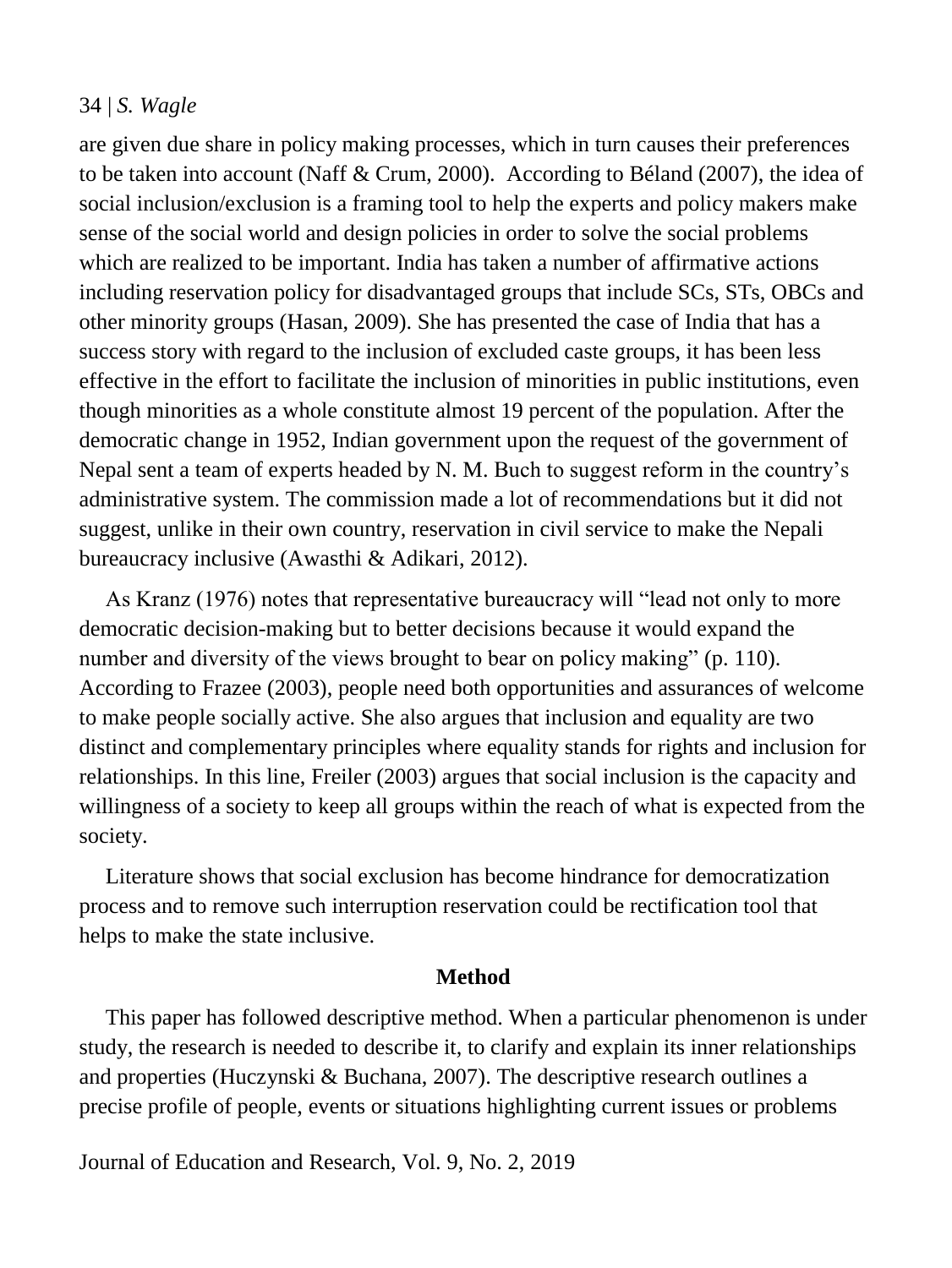(Fox & Bayat, 2007) and it further "explains the conditions and circumstances of the cause" (Loeb et al., 2017, p. 1). When the focus is on cause-effect relationships, the study can be explanatory explaining which causes produce which effects (Yin, 2014). This study has highlighted the current issue of gender inclusion by studying the pattern of women representation in Nepali civil service.

The study is based on the secondary data collected from annual reports of Public Service Commission (2016, 2017, 2018 and 2019) and publications of Ministry of Federal Affairs and General Administration Nepal (2008 and 2016). Various published reports, books, journals, and literatures available in the internet are used to review the inclusion literature. The collected data are presented in tabular form and comparison has been made before implementation of reservation policy and now. The effectiveness of policy is measured by examining the number of women's representation in Nepali bureaucracy. To examine the level representation is not sufficient in measuring the effectiveness of policy; but this paper is limited up to the level of describing the pattern of women representation in Nepali civil service.

### **Major Findings**

A key question in representative bureaucracy research is how well the different social groups are represented in the national bureaucracy. Equally important a question is how the policies, public discourse and implementation pragmatics align in relation to ensuring greater gender representation in bureaucracy. This paper has examined the changing scenario of women's representation in Nepali bureaucracy. It has found that the reservation policy applied by the government has supported to increase women"s representation in civil service of Nepal.

Table 1 shows the latest gender-wise composition of civil servants in various service sectors. Although, the overall representation of women in Nepali civil service, as per 2018 data, is 23.72 per cent, all sectors except health (46.94 per cent) and miscellaneous (43.78 per cent) sectors have less than 20 per cent representation of women.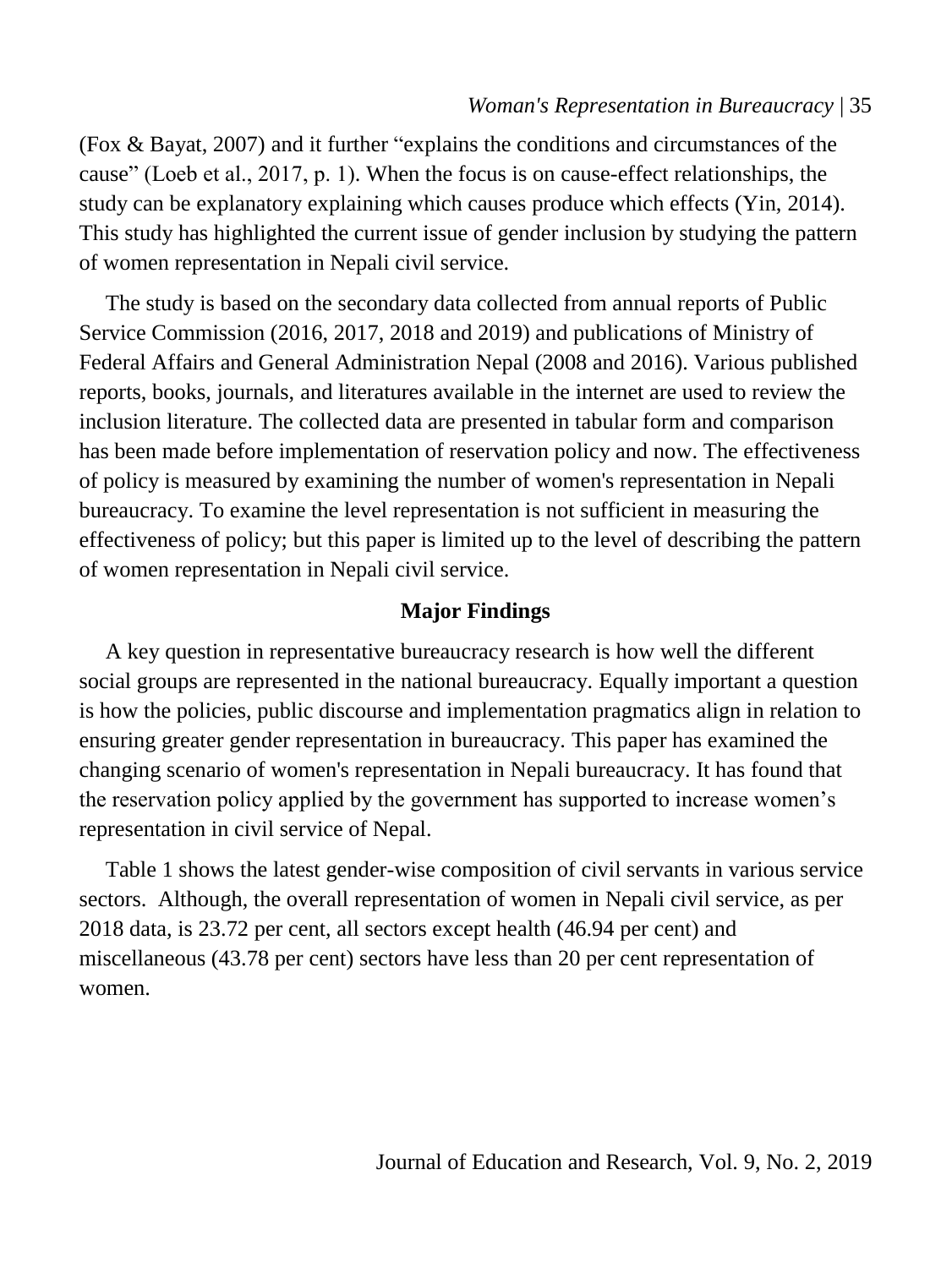## Table 1

*Total Seat and Number of Civil Servants Nepal*

| <b>SN</b>      | Service Type    | Total  | <b>Total Number of Working Civil Servants</b> |        |        |       |       |
|----------------|-----------------|--------|-----------------------------------------------|--------|--------|-------|-------|
|                |                 | Seat   | Total                                         | Female | Female | Male  | Male  |
|                |                 |        |                                               |        | (% )   |       | (% )  |
| $\mathbf{1}$   | Economic        | 474    | 406                                           | 52     | 12.81  | 354   | 87.19 |
|                | Planning & Stat |        |                                               |        |        |       |       |
| $\overline{2}$ | Engineering     | 12051  | 8496                                          | 795    | 13.56  | 7701  | 90.64 |
| 3              | Agriculture     | 5741   | 4785                                          | 649    | 13.56  | 4136  | 86.44 |
| $\overline{4}$ | Judiciary       | 4256   | 3515                                          | 522    | 14.85  | 2993  | 85.15 |
| 5              | Foreign Affairs | 297    | 271                                           | 54     | 19.93  | 217   | 80.07 |
| 6              | Administration  | 56510  | 33398                                         | 4083   | 12.23  | 29315 | 87.77 |
| 7              | <b>Auditing</b> | 378    | 349                                           | 43     | 12.32  | 306   | 87.68 |
| 8              | Forest          | 7038   | 5870                                          | 583    | 9.93   | 5287  | 90.07 |
| 9              | Education       | 1834   | 1632                                          | 290    | 17.77  | 1342  | 82.23 |
| 10             | Health          | 32986  | 26785                                         | 12574  | 46.94  | 14211 | 53.06 |
| 11             | Parliament      | 433    | 250                                           | 42     | 16.80  | 208   | 83.20 |
| 12             | Miscellaneous   | 5493   | 3282                                          | 1437   | 43.78  | 1845  | 56.22 |
| Total          |                 | 127491 | 89039                                         | 21124  | 23.72  | 67915 | 76.28 |

(Source: Public Service Commission, 2018)

Table 1 illustrates that women's representation in health service and miscellaneous is over forty per cent but in the remaining field, their representation is less than twenty per cent. This shows that women representation has been inconsistent across sectors and that this might also has resulted due to women's interest in some particular sectors (e.g. health) than others. This also indicated the necessity to adopt some systematic approach to addressing women"s representation across sectors in Nepali bureaucracy. The following figure better illustrates the share of women in different service types in the year 2018.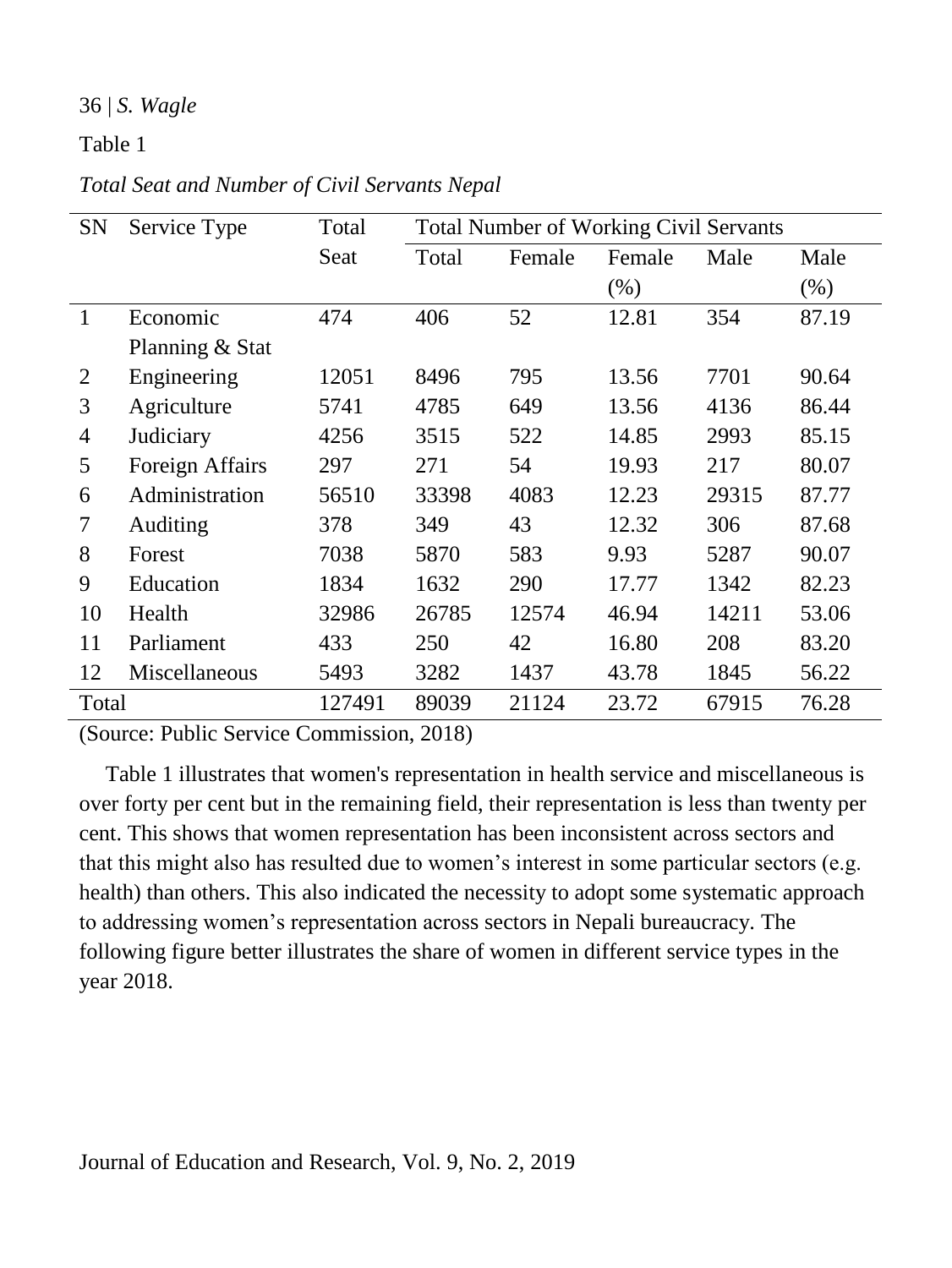

*Figure 1*. Women representation in service types - 2018.

In total, women's representation in bureaucracy is very low (23.72 per cent) in comparison with the total female population (51.5 per cent) of Nepal. Kingsley (1944) opined that public workforce should reflect the social-class composition of the people it serves. Likewise, Roch and Pitts (2011) have also emphasised whether a public organization employs a bureaucracy that matches the general population or salient indicators of diversity, such as race, ethnicity, or gender. However, gender participation in Nepali civil service does not reflect that. Nevertheless, if we compare the current statistics (23.72 per cent) with the ratio ten years ago (9 per cent), the result is quite optimistic in terms of representing women in bureaucracy.

The Public Service Commission has been implementing the representative recruitment policy for various six groups. Table 2 shows the trend and scenario of inclusive Nepali bureaucratic composition for the past eight years. The data shows the increasing representation of women in Nepali bureaucracy. In 2010, the candidates recommended from the women quota were only 471 but in 2017 the number has risen to 1088.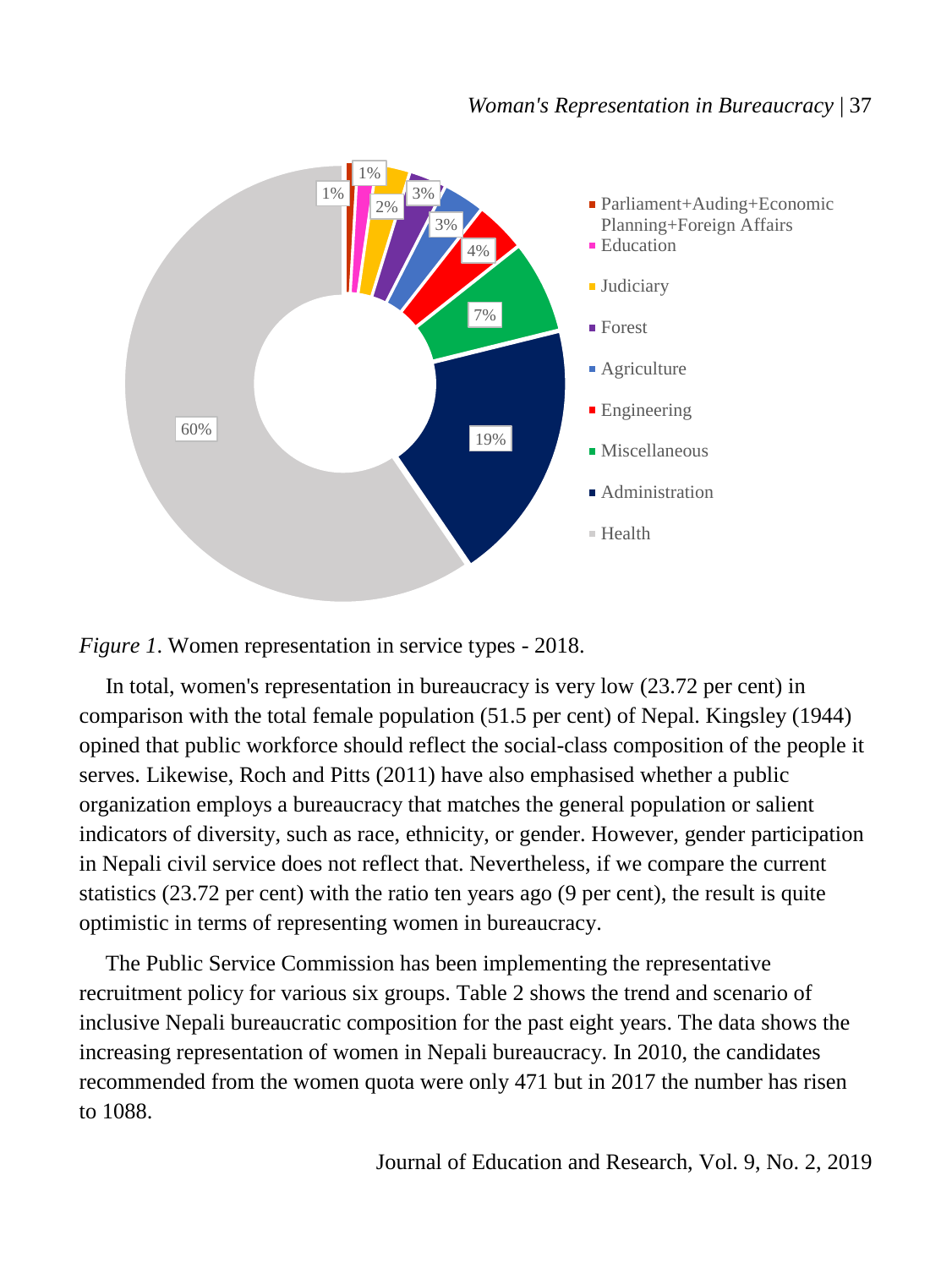Table 2

| Fiscal  | <b>Under Free</b> | <b>Under Reservation Policy</b> |       |            |         |       |       |        |
|---------|-------------------|---------------------------------|-------|------------|---------|-------|-------|--------|
| Year    | Competition       | Total                           | Women | Indigenous | Madhesi | Dalit | Diff. | Back   |
|         |                   |                                 |       |            |         |       | Able  | warded |
|         |                   |                                 |       |            |         |       |       | area   |
| 2010/11 | 2487              | 1349                            | 471   | 371        | 300     | 105   | 59    | 43     |
| 2011/12 | 1805              | 1013                            | 352   | 280        | 212     | 99    | 40    | 30     |
| 2012/13 | 1707              | 1136                            | 372   | 318        | 254     | 106   | 51    | 35     |
| 2013/14 | 2767              | 1854                            | 626   | 509        | 384     | 173   | 91    | 71     |
| 2014/15 | 2783              | 1979                            | 639   | 547        | 454     | 168   | 95    | 76     |
| 2015/16 | 3300              | 2338                            | 797   | 629        | 503     | 213   | 101   | 95     |
| 2016/17 | 5273              | 4026                            | 1383  | 1026       | 901     | 385   | 189   | 142    |
| 2017/18 | 4007              | 3224                            | 1088  | 858        | 711     | 292   | 163   | 132    |
| Total   | 24129             | 16939                           | 5728  | 4538       | 3719    | 1541  | 789   | 624    |

*Number of Candidates Recommended as Per Free-Competition and Reservation Policy*

(Source: Public Service Commission, 2018)

Although the ratio of women candidate to total recruitment is nearly the same, the number has increased. Moreover, with the increase in women candidates, Nepali bureaucracy is inching forward towards minimizing gender parity – though current efforts are only the beginnings. In fact, an inclusive bureaucracy reflects the demographic composition of society which in turn will make every voice audible and equal share in decision-making process as well as ownership of agenda and accountability for the same (Selden, 1998). The issue of representation and staffing carries important implications for the delivery of public services, the sharing of power in a society as well as it symbolizes equal opportunities and equity (Groeneveld  $& Van$ de Walle, 2010; cf. Wimmer, 1997). As the data displayed, the number is increasing, which means this increasing number is supposed to contribute to setting the gender friendly agenda.

As the data show, the number of women participation has been increased but their representation in the gazetted classes is very low (Table 3). In 1991, women's representation in special class was three per cent and in 2016 it sharply declined to nil. In non-gazetted group, women's representation in 1991 and 2000 was only eight per cent and in 2016, it rose to 14 per cent.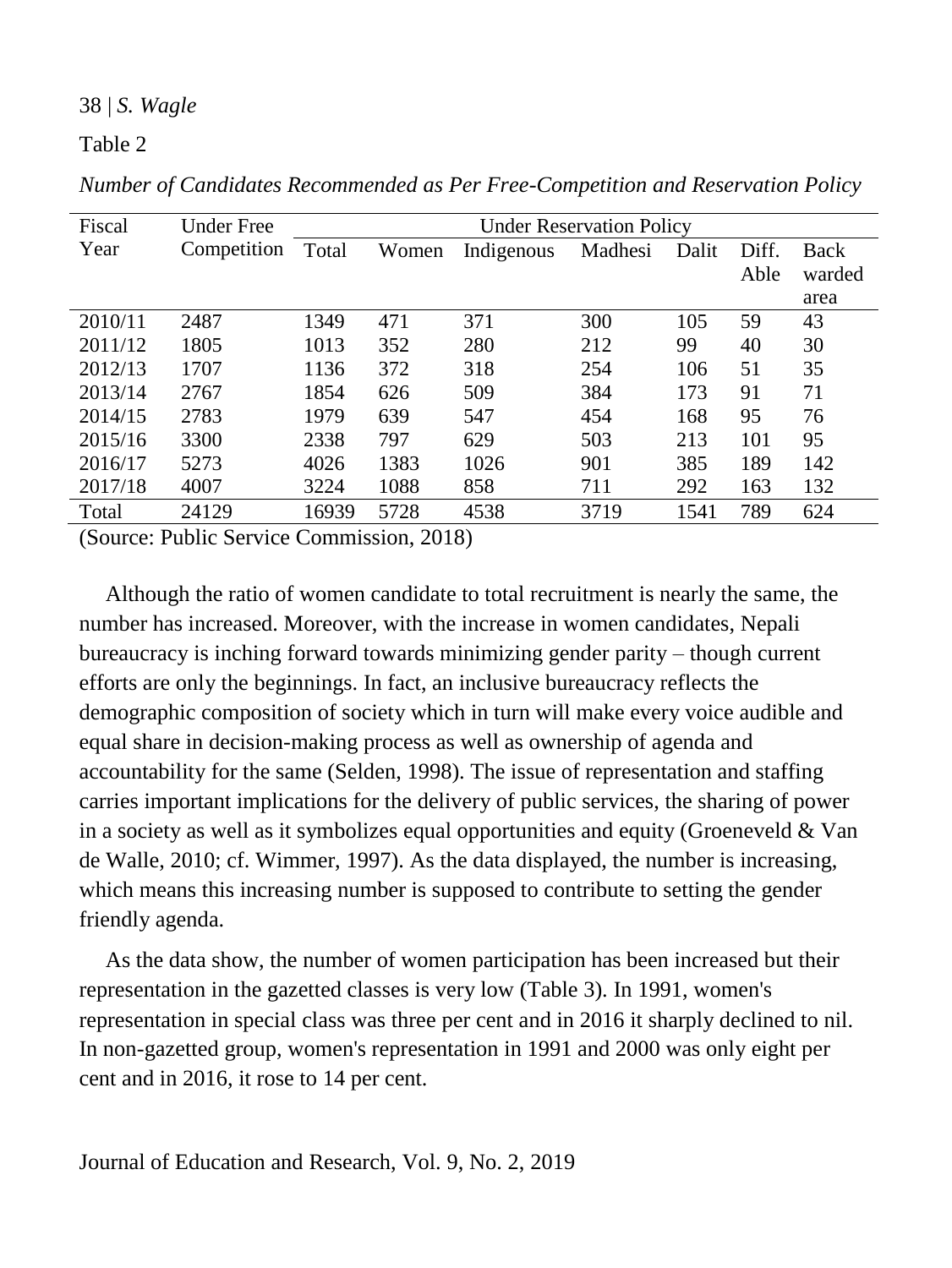# Table 3

| Level                    | Women's Representation in Percentage |      |      |  |  |  |
|--------------------------|--------------------------------------|------|------|--|--|--|
|                          | 1991                                 | 2000 | 2016 |  |  |  |
| <b>Special Class</b>     |                                      |      |      |  |  |  |
| First Class (Gazetted)   |                                      |      |      |  |  |  |
| Second Class (Gazetted)  |                                      |      |      |  |  |  |
| Third Classed (Gazetted) |                                      |      | 10   |  |  |  |
| Non Gazetted             |                                      | 8    | 14   |  |  |  |
| Total                    |                                      |      | 20   |  |  |  |

*Women's Representation in Civil Service by Class and Level*

(Source: Ministry of General Administration, 2008, 2016)

While analysing the data of women representation in different classes and levels of Nepali civil service, the 2016 statistics reveals that as the women move to the upper levels and classes, their representation is narrower. Figure 2 illustrates this scenario.



*Figure 2.* Women in different class/levels of Nepali civil service (2016).

The results match with the study of Acharya (2017) which concluded that women's political participation and representation have increased, but not in executive positions. Negligible representation in higher level post shows no role of women in decision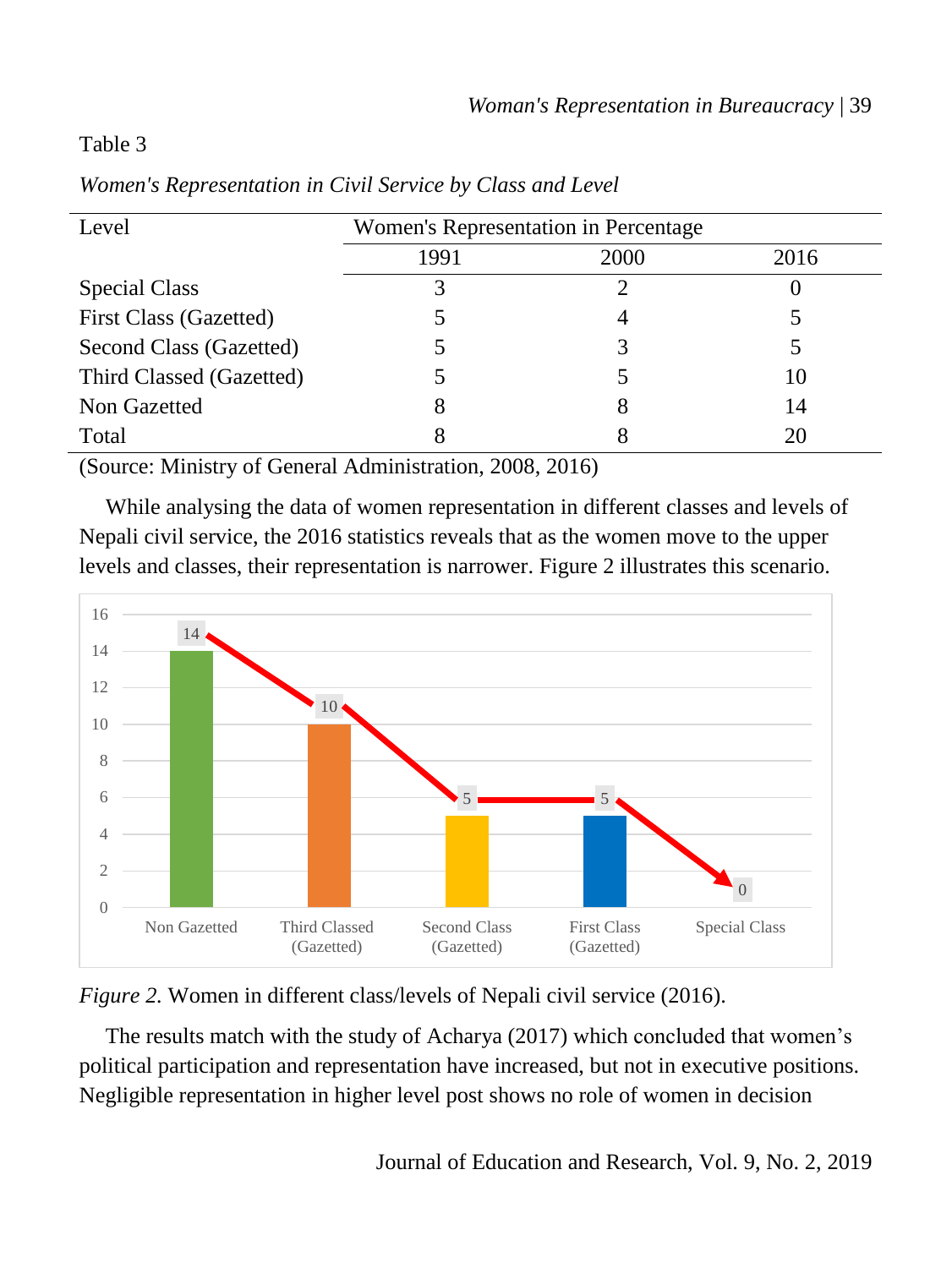making and policy making level. This has weakened in making gender friendly policy. As Hasan (2009) opines that low merit or low productivity are not the causes but the consequences of such exclusion. Although, there is quota even in higher post for women in both promotion and lateral entry provision but this couldn't result significant success. It shows the need of further capacity development program for them.

Although women's representation in the higher level of civil service is low, the trend of woman applicants for these posts is found increasing. Table 4 shows the ratio of woman applicants at various levels for the last three years.

### Table 4

## *Woman Applicants in Civil Service by Class and Level of Last 3 Years*

| Level                           | 2016/17 |       | 2017/18 |       | 2018/19 |       |
|---------------------------------|---------|-------|---------|-------|---------|-------|
|                                 | Total   | Women | Total   | Women | Total   | Women |
|                                 |         | $\%$  |         | $\%$  |         | %     |
| First Class (Gazetted)          | 2216    | 12.7  | 1822    | 15.8  | 198     | 29.8  |
| Second Class (Gazetted)         | 6917    | 22.4  | 6831    | 21.4  | 1048    | 30.8  |
| Third Class (Gazetted)          | 67019   | 37.8  | 74089   | 41    | 14344   | 42.3  |
| <b>First Class Non-Gazetted</b> | 184200  | 43.8  | 136884  | 47.2  | 63456   | 49.8  |
| Second Class Non-Gazetted       | 227274  | 51.2  | 198802  | 50    | 64733   | 50    |

Source: Annual Reports of Public Service Commission, 2016/17, 2017/18 & 2018/19

In 2016/17, the percentage of women applicants for the first class (Gazetted) was 12.7 per cent and in 2018/19 it became 29.8 per cent. Likewise, in the second class (Gazetted), the ratio of woman applicants was 22.4 in 2016/17 and it became 30.8 per cent in 2018/19. Though the number of women in the Gazetted class is not satisfactory, the scenario of women applicants shows optimistic results.

The women applicants in other classes are also increasing. Table 5 shows gender wise applicants for civil service in the last 12 years. Although the proportion of women applicants seems fluctuating, numbers of women applicants for civil service are increasing for the last 10 years. In 2007/8, women applicants consisted of 38.50 per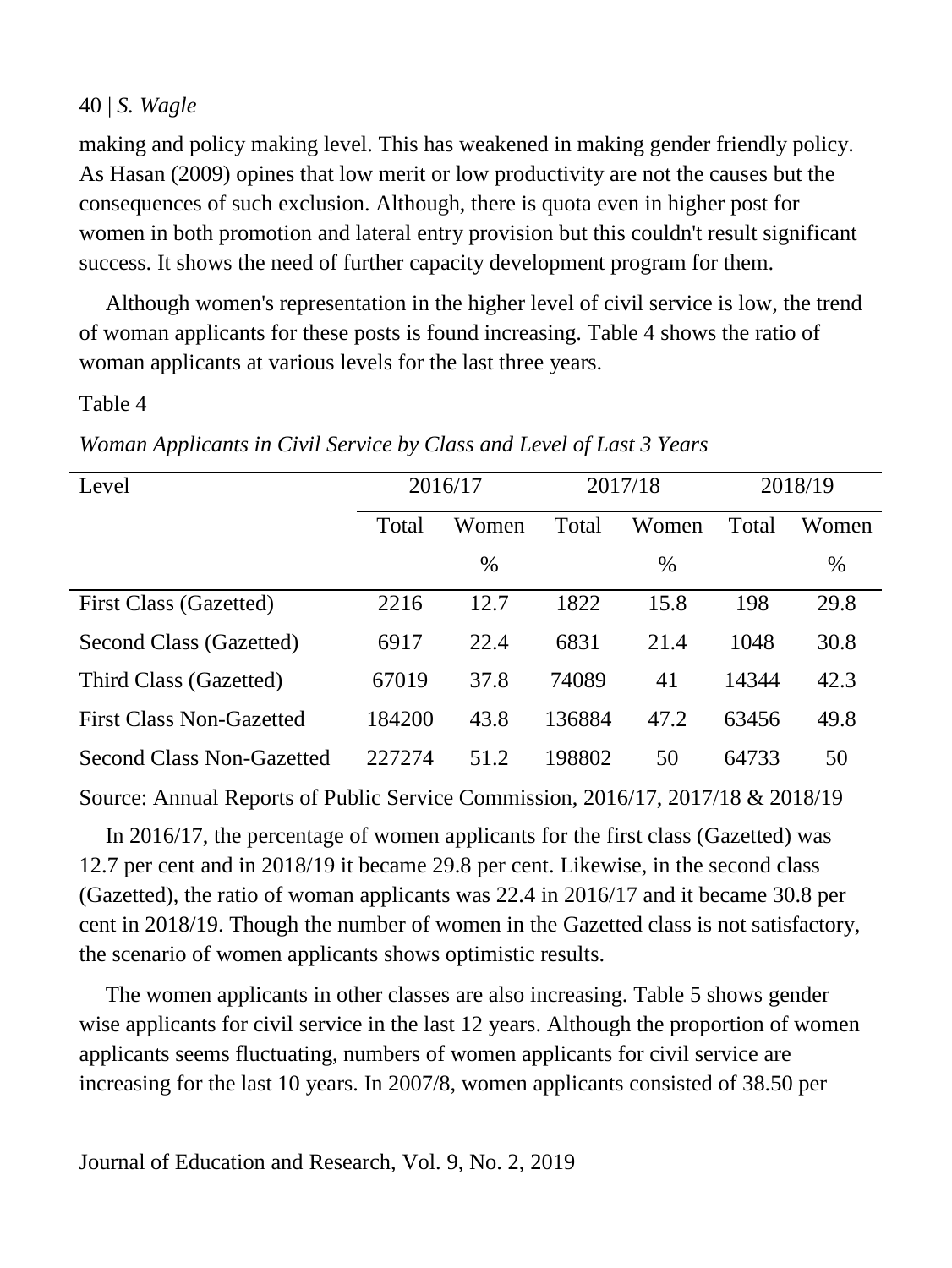cent of total applicants whereas their number reached 60.12 per cent in 2014/15 and 49 per cent in 2018/19.

## Table 5

*Gender-wise Trend of Applicants for Civil Service in the Last 12 Years* 

| <b>Fiscal Year</b> | Total  | Female |       |        | Male  |  |  |
|--------------------|--------|--------|-------|--------|-------|--|--|
|                    |        | Number | $\%$  | Number | $\%$  |  |  |
| 2007/8             | 175122 | 67435  | 38.50 | 107677 | 61.5  |  |  |
| 2008/9             | 86168  | 32457  | 37.67 | 53711  | 62.33 |  |  |
| 2009/10            | 300463 | 139963 | 46.58 | 160500 | 53.42 |  |  |
| 2010/11            | 251651 | 110307 | 43.83 | 141344 | 56.17 |  |  |
| 2011/12            | 271577 | 113785 | 41.90 | 157792 | 58.10 |  |  |
| 2012/13            | 368805 | 173418 | 47.02 | 195387 | 52.98 |  |  |
| 2013/14            | 560915 | 255234 | 45.50 | 305681 | 54.50 |  |  |
| 2014/15            | 599668 | 360506 | 60.12 | 239162 | 39.88 |  |  |
| 2015/16            | 595031 | 318503 | 53.53 | 275877 | 46.36 |  |  |
| 2016/17            | 844297 | 382485 | 45.30 | 461812 | 54.70 |  |  |
| 2017/18            | 567853 | 296704 | 52.25 | 271149 | 47.75 |  |  |
| 2018/19            | 143840 | 70578  | 49.1  | 73175  | 50.9  |  |  |

(Source: Public Service Commission, 2019)

It is a very positive change in the public service of Nepal. The growing proportion of female candidates is also because of increasing interest and confidence of female in sitting for exams of the Public Service Commission (PSC). Though there is increment in number of female applicants, there is no sufficient ground for being satisfied as the percentage of candidates passing the PSC exams are still been dominated by the males. The major reason behind it could be the structural hindrance of our society that has resisted women in many ways. It has further been explained in the next section.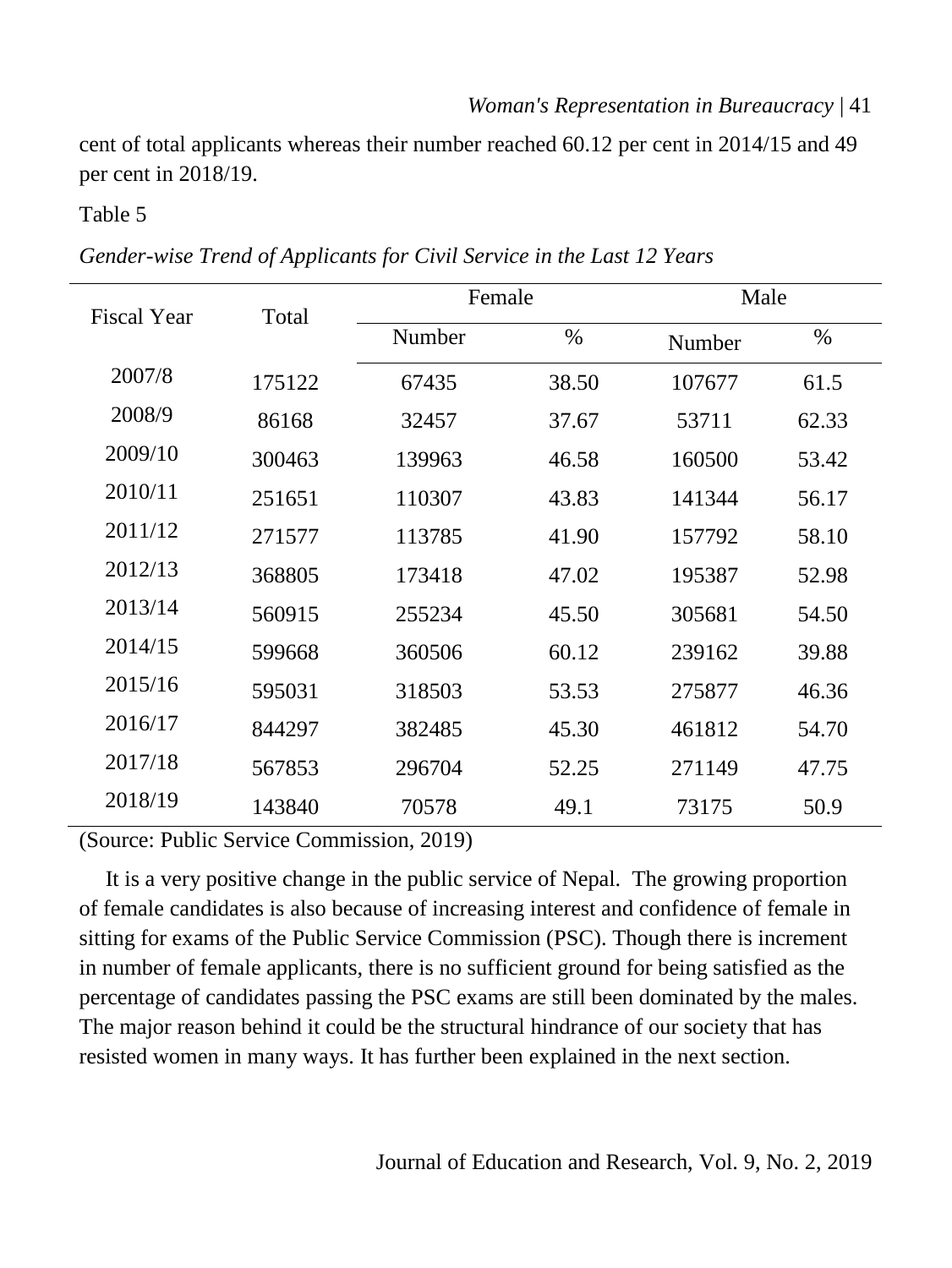### **Discussion and Conclusion**

Following the reservation policy, women's entry in the civil service of Nepal has increased from 8 per cent in 2008 to 24 per cent in 2018. Since the civil service is meant as the arm of the executive branch of government and if it is inclusive the service provided by the government is supposed to be more effective. The provision of the quota system has resulted in the growing representation of women in recent year but the overall proportion of women in civil service is still very low (24 per cent only). Among the service sectors, the participation of women in health sector is more than sixty per cent but in other sectors it is less around 15 per cent (Table 1).

The increasing trend of women participation and interest in the civil service can be attributed to the policy and practices of reservation policies in the country. It also reflects the growing interest and confidence of women in civil service. The growing percentage of women applicants for the first and second class (Gazetted) level support this fact (Table 4). Although the female applicants are increasing, the number of women in senior level post has not significantly increased (Table 3). The major reason behind it could be the structural hindrance of our society that has resisted women in many ways. For example, comparatively early age marriage of women than men (Maharjan, Karki, Shakya, & Aryal, 2012), compulsion in engaging household chores, caring of children if she has etc. been some constraining issues that Nepali women are facing (Baidya, Dhungana, & Kattel, 2006). As Hasan (2009) opines, low-merit and low productivity are not the causes but the consequences of such exclusion. From this, we can suggest that further capacity enhancement programme by removing such structural hindrance is needed to make women more competitive.

This research found that reservation policies adopted by the government in bureaucracy has resulted the increment of women representation in civil service. In fact, very few women have been able to enter the service without reserved quotas. Although women's participation is increasing, their lower representation in higher post depicts a dismal picture. It means women civil servants do not have access to decision making and policy making level yet – they need to fight a variety of odds to advance in their career (Kabir, 2013). Apart from this, private sector and other non-government organizations (NGOs) have also been following the government policy. That has increased the participation of women in public sphere.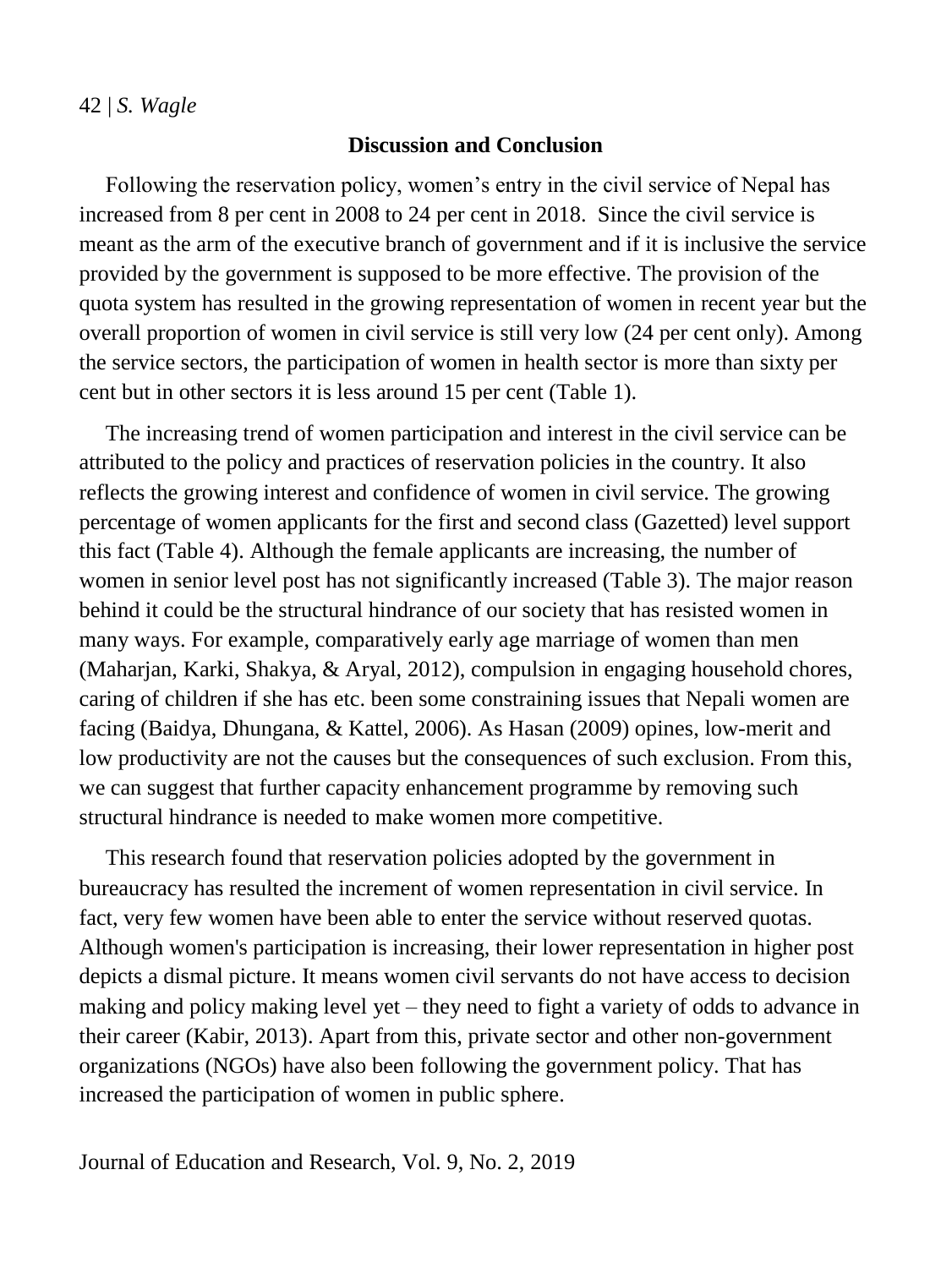### *Woman's Representation in Bureaucracy* | 43

One of the key intents behind representativeness is to ensure democratic and inclusive characteristics of bureaucracy (Jamil, 2019) so that it reflects different interests of the community (Selden, 1998; Shrestha & Paudel, 2019). It not only mainstreams the excluded gender, ethnicity and back warded communities but also promotes their social and economic condition. As Dhakal (2013) concluded, only quota reservation is not sufficient but other capacity development programmes are needed to increase their competitiveness. Therefore, in order to increase women's participation in higher levels, further capacity enhancement programmes should be carried out in parallel.

This reservation policy adopted by the Nepal Government for mainstreaming and empowering the marginalized caste, ethnicity and gender has resulted the positive impact. The study shows that women's quantitative representation has been somehow ensured in Nepali bureaucracy. However, the current provisions should be taken as a beginning only since a long road is yet to be travelled so as to ensure gender equality across different sectors in Nepal. An imminent step that would promote this practice further could be provisioning equal percentage of quota for male and female across the identified categories, including *adibasi janajati*, *madheshi*, *dalit*, persons with disability and those from the backward areas, besides elevating general quota for women. A study by Meier and Nicholson-Crotty (2006) found that higher level of representation of women in local law enforcement has increased the effectiveness of implementation. What has been in the case of Nepal? Is the increasing representation of women or inclusive bureaucracy has resulted in effective work performance? Has it improved the service delivery? These are the issues to be studied. Given the rationale and voice for inclusive bureaucracy, the discussion raised in this study can be of interest to both academics and policymakers in the field of civil service and public administration in Nepal.

#### **References**

Fox, W. & Bayat, M. S. (2007). *A guide to managing research*. Cape Town, South Africa: Juta Academic.

Loeb, S., Dynarski, S., McFarland, D., Morris, P., Reardon, S., & Reber, S. (2017). *Descriptive analysis in education: A guide for researchers.* Retrieved from <https://files.eric.ed.gov/fulltext/ED573325.pdf>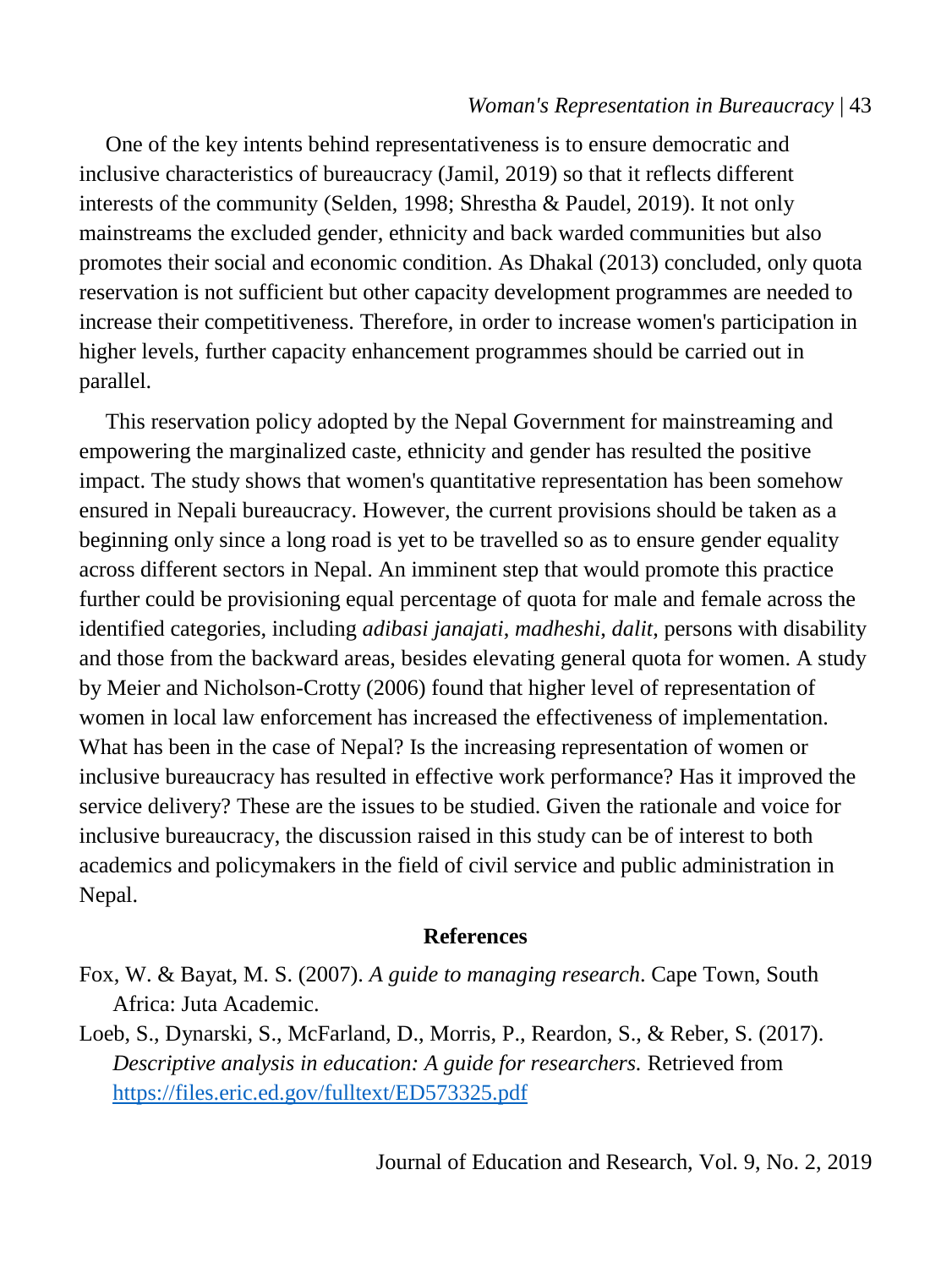- Acharya, M. (2017). Nepal Himalaya: Women, politics, and administration. *Journal of International Women's Studies, 18*(4), 197-208. Retrieved from <http://vc.bridgew.edu/jiws/vol18/iss4/14>
- Awasthi, G. D., & Adhikary, R. (2012). *Changes in Nepalese civil service after the adoption of inclusive policy and reform measures*. Lalitpur, Nepal: SPCBN/UNDP.
- Baidya B. G., Dhungana, M., & Kattel, R. (2006). *The linkages between women's employment, family welfare and child labour in Nepal* (Working Paper No. 12). Geneva, Switzerland: Gender Promotion Programme, International Labour Office.
- Béland, D. (2007). The social exclusion discourse: Ideas and policy change. *Policy & Politics, 35,* 123-139.
- Bloom, H. (2002). Can the United States export diversity? *Across the Board,* 47–51.
- Cameron, C. (2006). Geographies of welfare and exclusion: Social inclusion and exception. *Progress in Human Geography, 30,* 396-404 <https://journals.sagepub.com/doi/10.1191/0309132506ph614pr>
- Central Bureau of Statistics. (2014). *Population monograph of Nepal* (Vol. 1). Kathmandu, Nepal: Author.
- Chalam, K. S. (1990). Caste reservations and equality of opportunity in education. *Economic and Political Weekly,* 2333-2339.
- Chavan, A. (2019, January 17). *The first reservations in India*. Retrieved from [https://www.livehistoryindia.com/history-daily/2019/01/17/the-first-reservations-in](https://www.livehistoryindia.com/history-daily/2019/01/17/the-first-reservations-in-india)[india](https://www.livehistoryindia.com/history-daily/2019/01/17/the-first-reservations-in-india)
- Chaudhary, S. S. (2013). *Social inclusion in civil service through Public Service Commission, Nepal*. School of Applied & Social Sciences, Singhania University, Jhunjhunu, Rajasthan, India
- Dhakal, D. (2013). *Analyzing reservation policies in civil service of Nepal*. Retrieved from [http://www.pp.u-tokyo.ac.jp/graspp](http://www.pp.u-tokyo.ac.jp/graspp-old/courses/2013/documents/5140143_10a.pdf)[old/courses/2013/documents/5140143\\_10a.pdf](http://www.pp.u-tokyo.ac.jp/graspp-old/courses/2013/documents/5140143_10a.pdf)
- Dhakal, R. K. (2019). Promoting gender inclusive governance to deliver better education in Nepal. *International Journal of Social Sciences & Educational Studies, 6*(1), 83-95. <https://doi.org/10.23918/ijsses.v6i1p83>
- Frazee, C. (2003). *Thumbs up! Inclusion, rights and equality as experienced by youth with disabilities.* Toronto, Canada: The Laidlaw Foundation.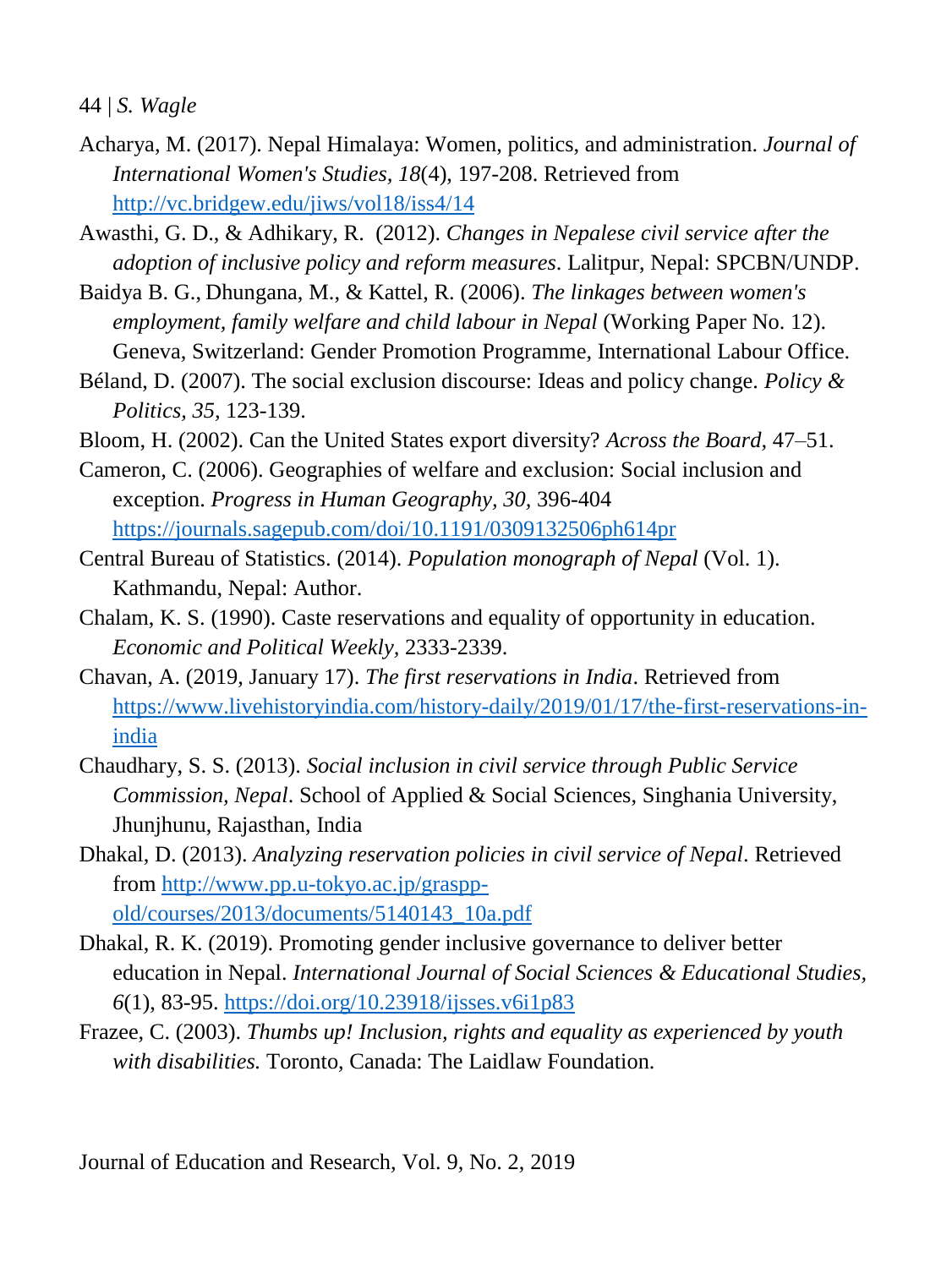- Freiler, C. (2003). Foreword: The Laidlaw Foundation's perspective. In C. Frazee (Ed.), *Thumbs up! Inclusion, rights and equality as experienced by youth with disabilities* (pp. vii-x). Torronto, Canada: Laidlaw Foundation.
- Gidengil, E., & Vengroff, R. (1997). Representative bureaucracy, tokenism and the glass ceiling: The case of women in Quebec municipal administration. *Canadian Public Administration/Administration Public Du Canada, 40*(3), 457-480. <https://doi.org/10.1111/j.1754-7121.1997.tb01519.x>
- Groeneveld, S., & Van de Walle, S. (2010). A contingency approach to representative bureaucracy: Power, equal opportunities and diversity. *International Review of Administrative Science, 76*(2), 239-258. <https://doi.org/10.1177/0020852309365670>
- Greenan, N., Lanfranchi, J., L'Horty, Y., Narcy, M., & Pierné, G. (2019). Do competitive examinations promote diversity in civil service? *Public Administration Review, 79*(3), 370-382. <https://doi.org/10.1111/puar.13053>
- Hasan, J. (2009). *Politics of inclusion, caste, minorities, and affirmative action*. Oxford, England: Oxford University Press.
- Huczynski, A. A., & Buchanan, D. A. (2007). *Organizational behaviour. An introductory text* (6th ed.). Oxford, England: Pearson Education.
- Jackson, C. (1999). Social exclusion and gender: Does one size fit all? *European Journal of Development Research, 11*(1), 125-146. <https://doi.org/10.1080/09578819908426730>
- Jamil, I. (2019). The promise of representative bureaucracy and citizen"s trust in the civil service in Nepal. In I Jamil, T. N. Dhakal, & N. R. Paudel (Eds.), *Civil service management and administrative systems in South Asia* (pp. 121-147). Cham, Switzerland: Palgrave Macmillan. [https://doi.org/10.1007/978-3-319-90191-6\\_6](https://doi.org/10.1007/978-3-319-90191-6_6)
- Khadka, M., & Sunam, R. (2018). *Workforce diversity and reservation policy in Nepal: A strategy approach to strengthening women's voice and visibility in formal employment sector.* Retrieved from [https://www.ilo.org/wcmsp5/groups/public/--](https://www.ilo.org/wcmsp5/groups/public/---dgreports/---dcomm/documents/publication/wcms_616209.pdf) [dgreports/---dcomm/documents/publication/wcms\\_616209.pdf](https://www.ilo.org/wcmsp5/groups/public/---dgreports/---dcomm/documents/publication/wcms_616209.pdf)
- Kingsley, J. D. (1944). *Representative bureaucracy.* Yellow Springs, OH: Antioch Press.
- Government of Nepal. (1993). *Civil service act 1993.* Kathmandu, Nepal: Author.
- Government of Nepal. (1994). *Civil service rules 1994.* Kathmandu, Nepal: Author.
- Government of Nepal. (1990). *Constitution of Nepal, 2047.* Kathmandu, Nepal: Author.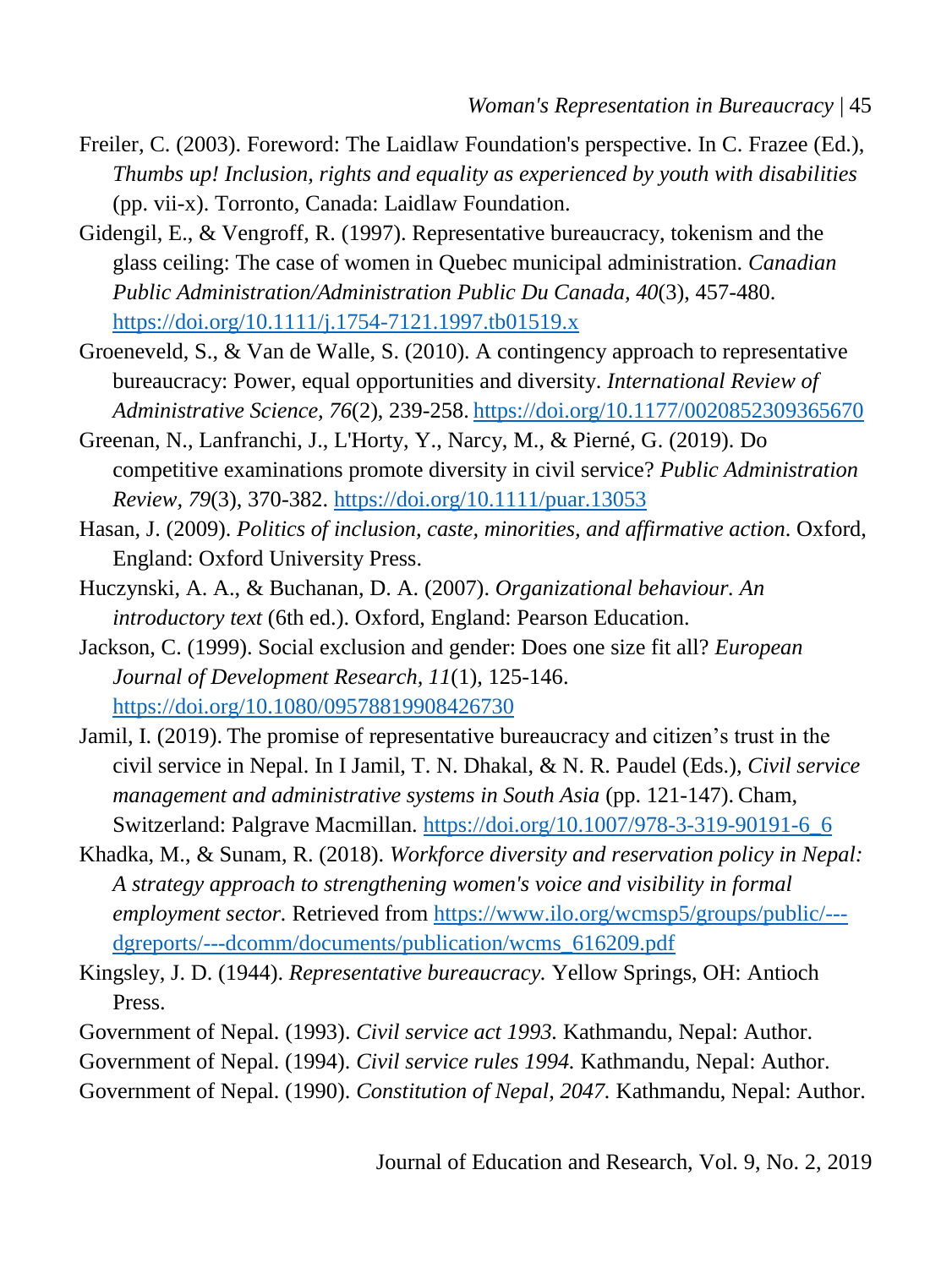46 | *S. Wagle*

- Government of Nepal. (2007). *Interim constitution of Nepal, 2063.* Kathmandu, Nepal: Author.
- Gurung, O. (2019). Social inclusion/exclusion: Policy discourse in Nepal. In M. Sekher & R. Carciumaru (Eds.), *Including the excluded in South Asia: Power, politics and policy perspectives from the region* (pp. 39-55). Gateway East, Singapore: Springer.
- Kabir, S. L. (2013). Key issues in women"s representation in bureaucracy: Lessons from South Asia. *Public Organization Review, 13*(4), 427–442. <https://doi.org/10.1007/s11115-013-0261-8>
- Luhmann, N. (2005). Inklusion und exklusion [Inclusion and exclusion]. In N. Luhmann (Ed.), *Soziologische aufkla ¨rung 6* [Sociological enlightenment 6] (pp. 226–251). Wiesbaden, Germany: VS-Verlag.
- Maharjan R. K., Karki, K. B., Shakya, T. M., & Aryal, B. (2012). *Child Marriage in Nepal – Research report.* Kathmandu, Nepal: Plan Nepal, Save the Children Nepal and World Vision International Nepal.
- Merriam, S. B. (1998). *Qualitative research and case study applications in education.*  San Francisco, CA: Jossey-Bass.
- Meier, K. J., & Nicholson-Crotty, J. (2006). Gender, representative bureaucracy, and law enforcement: The case of sexual assault. *Public Administration Review 66*(6)*,*  850-860. <https://doi.org/10.1111/j.1540-6210.2006.00653.x>
- Naff, K. C., & Crum, J. (2000). The president and representative bureaucracy: Rhetoric and reality. *Public Administration Review, 60*(2), 98-110. <https://doi.org/10.1111/0033-3352.00069>
- National Planning Commission. (2002). *Tenth plan (2002-2007).* Kathmandu, Nepal: Author.
- Paudel, B. (2013). *Inclusion in civil service: Issues and initiatives*. Lalitpur, Nepal: MoGA-UNDP.
- Pierre, J., & Rothstein, B. (2011). Reinventing Weber: The role of institutions in creating social trust. In P. Lægreid & T. Christensen (Eds.), *The Ashgate research companion to new public management* (pp. 405–416). Burlington, NJ: Ashgate.
- Pierson, J. (2010). *Tackling social exclusion*. New York, NY: Routledge.
- Public Service Commission. (2016). *57th annual report.* Kathmandu, Nepal: Author. Public Service Commission. (2017). *58th annual report*. Kathmandu, Nepal: Author. Public Service Commission. (2018). *59th annual report.* Kathmandu, Nepal: Author. Public Service Commission. (2019). *60th annual report.* Kathmandu, Nepal: Author.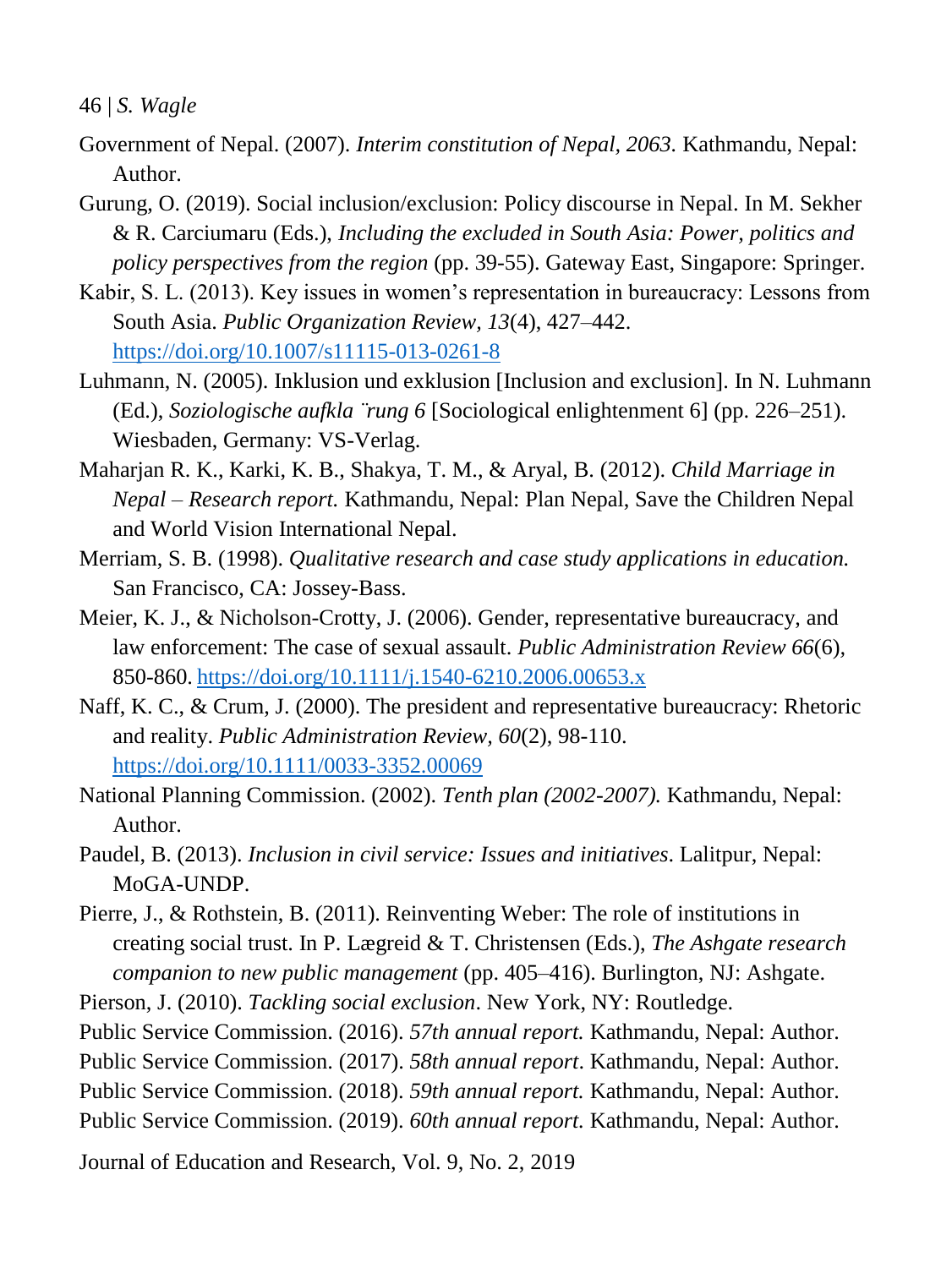- Rao, A., & Kelleher, D. (2007). Samajik samabeshikaranko madhyamko rupma sakaratmak vibhed: Bhram ra yathartha [Positive discrimination as a means to social inclusiveness: Myth and reality]. In P. Basnet & S. Darnal (Eds.), *Vishesh adhikar ra arachhenko rajniti* [Special rights and the politics of reservation]. Kathmandu, Nepal: Jagaran Media Centre.
- Roch, C. H., & Pitts, D. W. (2011). Differing effects of representative bureaucracy in charter schools and traditional public schools. *The American Review of Public Administration, 42*(3), 282-302. <https://doi.org/10.1177/0275074011400404>
- Rubin, H. J., & Rubin, I. S. (1995). *Qualitative interviewing*. Thousand Oaks, CA: Sage.
- Shakya, A. (2008). *Few women in Nepalese foreign service*. Retrieved from [http://www.gorkhapatra.org.np/detail.php?article\\_id=29141&cat\\_id=7](http://www.gorkhapatra.org.np/detail.php?article_id=29141&cat_id=7)
- Sheppard, M. (2006). *Social work and social exclusion.* Aldershot, England: Ashgate.
- Shrestha, S. K., & Paudel, N. R. (2019). Civil service management in Nepal. In I Jamil, T. N. Dhakal, & N. R. Paudel (Eds.), *Civil service management and administrative systems in South Asia* (pp. 99-119). Cham, Switzerland: Palgrave Macmillan. [https://doi.org/10.1007/978-3-319-90191-6\\_5](https://doi.org/10.1007/978-3-319-90191-6_5)
- South Asian Coordination Committee for Political Empowerment of Women. (2001). *Workshop regarding present position of women in the civil service*. Retrieved from [www.capwip.org/activities/women-civilservice-report.doc](http://www.capwip.org/activities/women-civilservice-report.doc)
- Selden, S. C. (1997). *The promise of representative bureaucracy*. Armonk, NY: M.E. Sharpe.
- Sunam, R. (2017). *Debating reservation in Nepal: Unpacking reservation for Dalits in the civil service for the informed policy debate*. Report submitted to Swiss Agency for Development and Cooperation, Nepal.
- Tamang, M. S. (2014). Perspective on social inclusion and implication for research in Nepal. In O. Gurung, M. S. Tamang, & M. Turin (Eds.), *Perspectives on social inclusion and exclusion in Nepal* (pp. 11-57). Kathmandu, Nepal: Central Department of Sociology/Anthropology, Tribhuvan University.
- Tan, N. (2016, June 24). *Are gender quotas helping female politicians in Asia?* Retrieved from [https://www.eastasiaforum.org/2016/06/24/are-gender-quotas](https://www.eastasiaforum.org/2016/06/24/are-gender-quotas-helping-female-politicians-in-asia/)[helping-female-politicians-in-asia/](https://www.eastasiaforum.org/2016/06/24/are-gender-quotas-helping-female-politicians-in-asia/)
- Wimmer, A. (1997). Who owns the state? Understanding ethnic conflict in post-colonial societies. *Nations and Nationalism, 3*(4), 631-665.